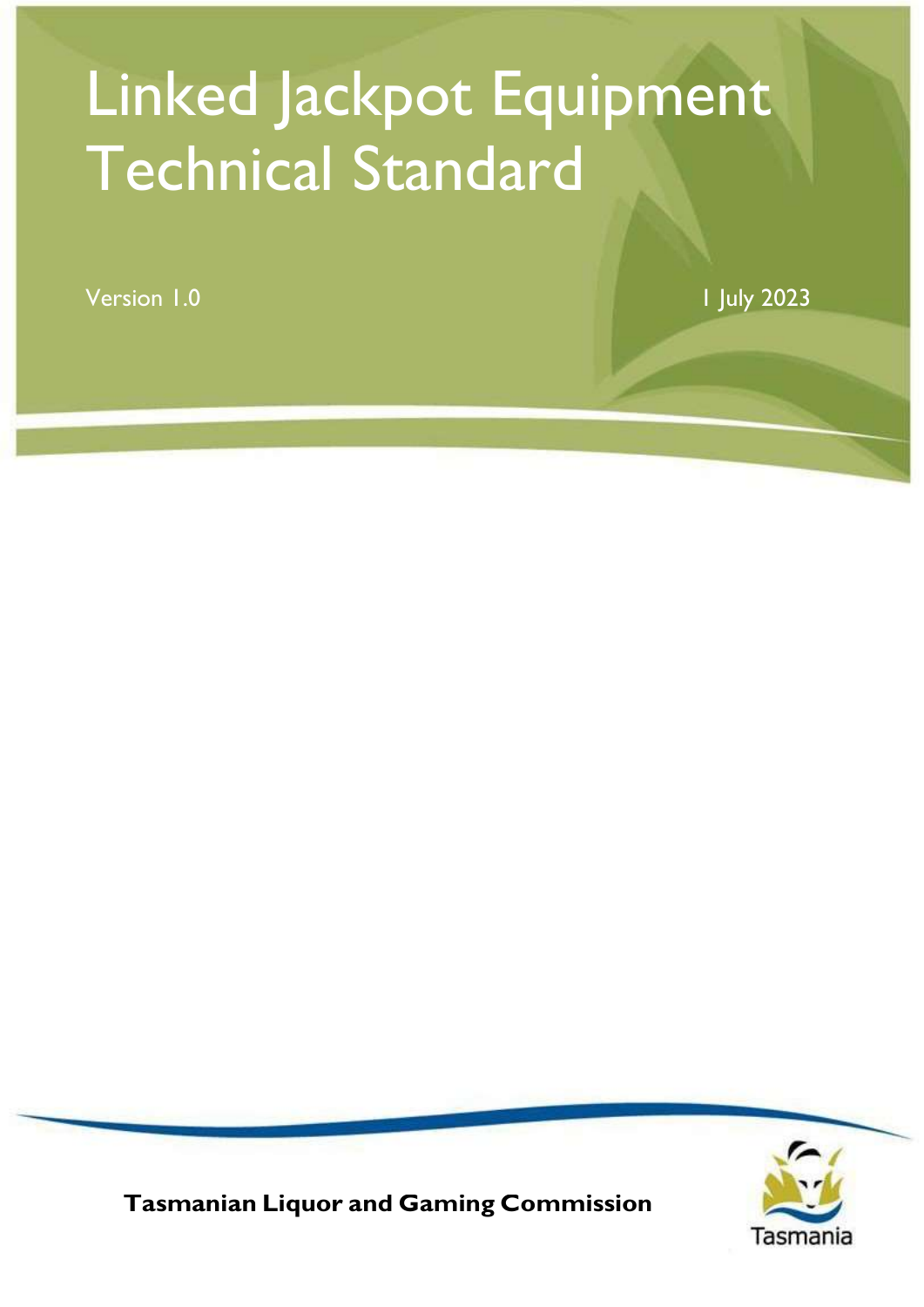# **Table of Contents**

| $\mathbf{L}$<br>1.2<br>1.3<br>$\mathsf{I}$ .4<br>1.5<br>1.6<br>1.7<br>1.8 |  |
|---------------------------------------------------------------------------|--|
| $\mathbf{2}$                                                              |  |
| 2.1<br>2.2                                                                |  |
| 3                                                                         |  |
| 3.1<br>3.2<br>3.3<br>3.4<br>3.5<br>3.6<br>3.7<br>3.8                      |  |
| 3.9<br>3.10<br>3.11<br>3.12                                               |  |
| 4                                                                         |  |
| 4.1<br>4.2<br>4.3<br>4.4<br>4.5<br>4.6<br>4.7<br>4.8<br>4.9               |  |
| 5                                                                         |  |
| 5.1<br>5.2<br>5.3<br>5.4                                                  |  |
| 6                                                                         |  |
| 6.1                                                                       |  |

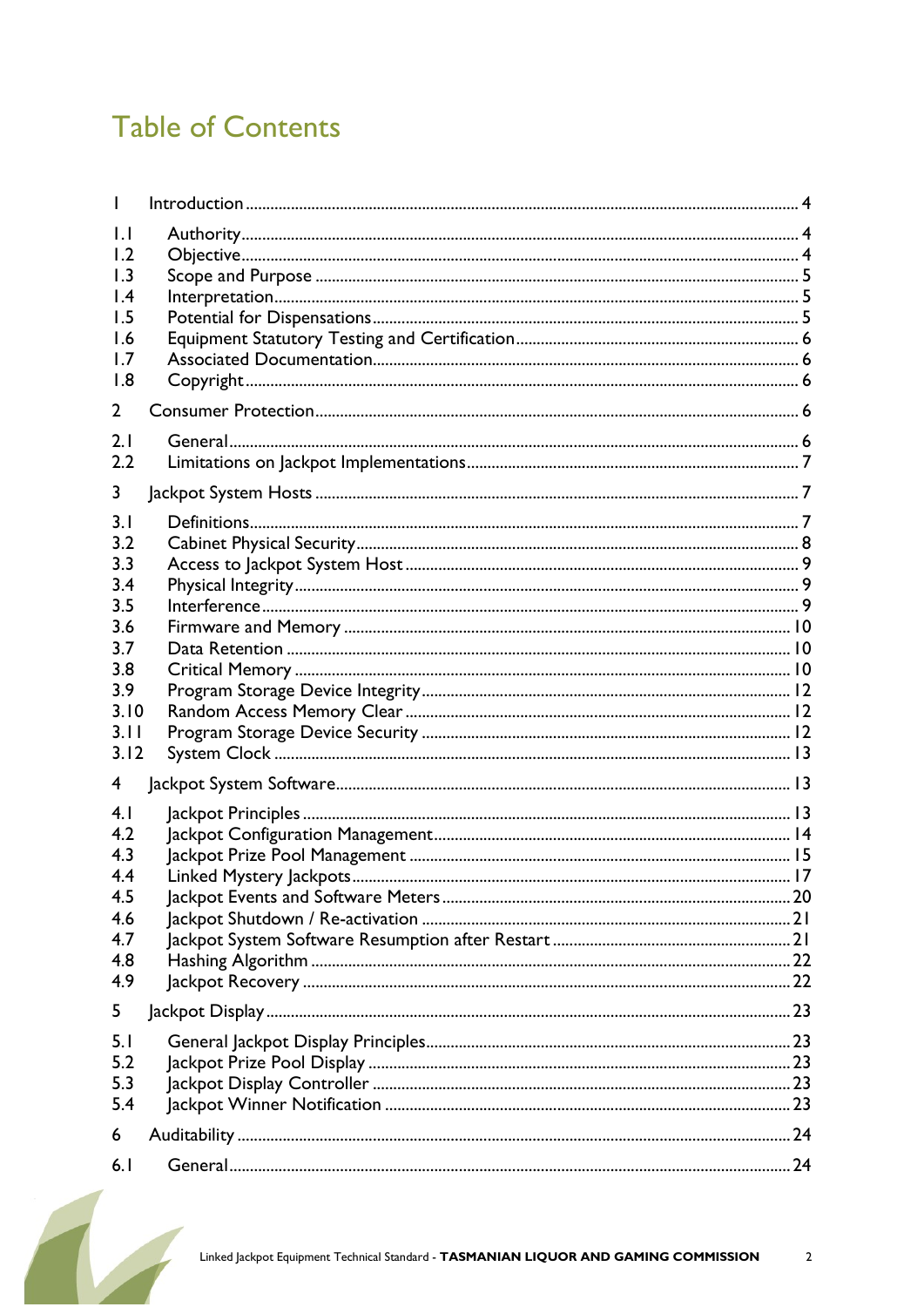| 6.2<br>6.3<br>6.4               |  |
|---------------------------------|--|
| $7\overline{ }$                 |  |
| 8                               |  |
| 9                               |  |
| 9.1<br>9.2<br>9.3<br>9.4<br>9.5 |  |
| $\overline{10}$                 |  |

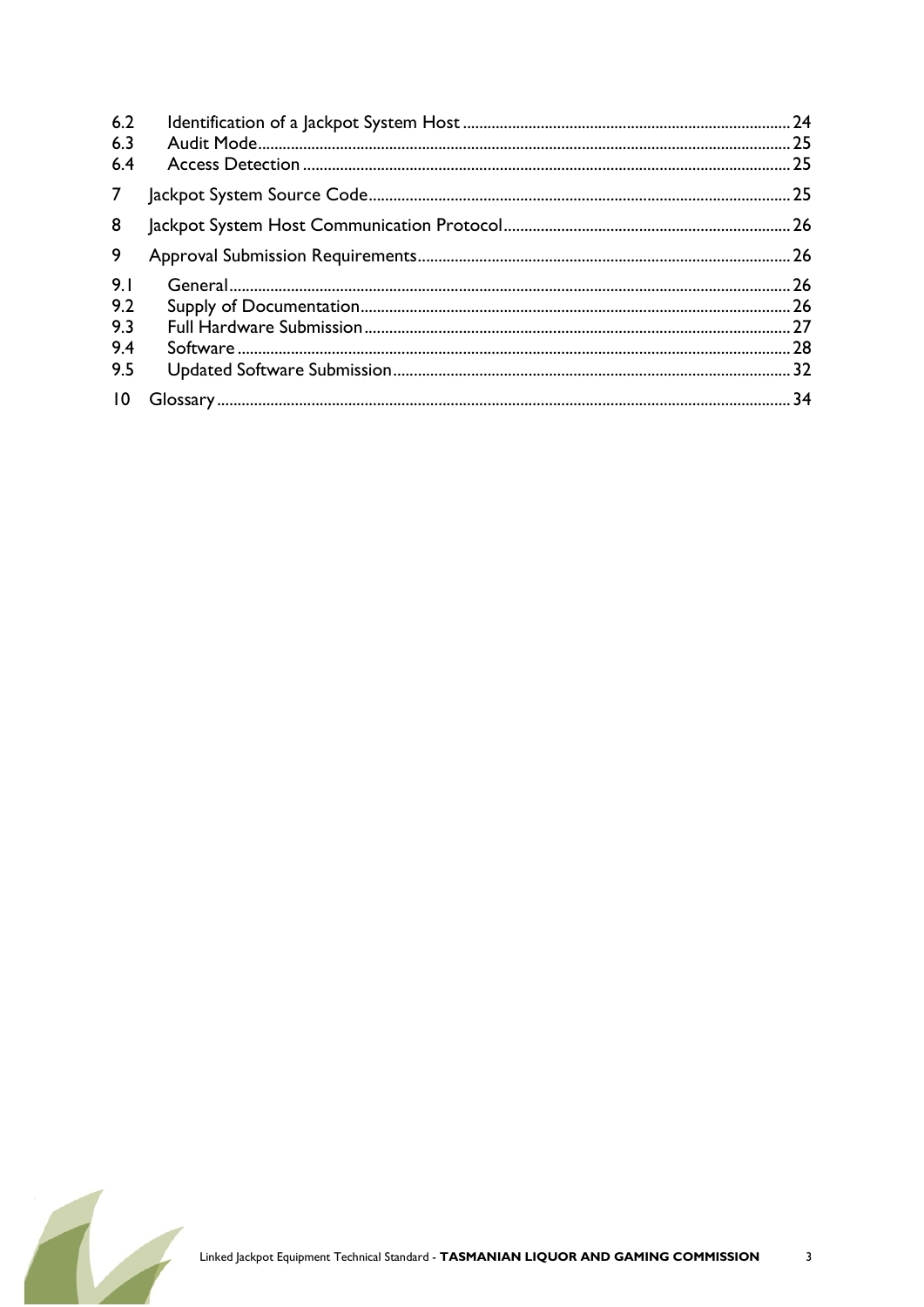### 1 Introduction

### 1.1 Authority

- 1.1.1 This Standard is authorised and issued as a standard by the Tasmanian Liquor and Gaming Commission under section 112PA of the Gaming Control Act 1993.
- 1.1.2 In this Standard, the term monitor refers to either a casino licensee in the case of a casino licensed to operate gaming machines or other gaming devices, or a licensed monitoring operator in the case of a person licensed to monitor gaming machines in hotels or licensed clubs in Tasmania.
- 1.1.3 In this Standard, the term venue operator refers to the holder of a venue licence.
- 1.1.4 Linked jackpot equipment used by a monitor must be approved by the Commission in accordance with the Act.
- 1.1.5 The Act requires that a monitor and venue operator must have a system of internal controls and administrative and accounting procedures approved by the Commission.
- 1.1.6 The requirements specified in this Standard are supplementary to and do not take the place of, any of the requirements of the Act or any regulations made under the Act.

### 1.2 Objective

- 1.2.1 The objective of this Standard is to require linked jackpot equipment to be designed to enable:
	- a) The integrity of hardware, software, interfaces and networks used by linked jackpot equipment, gaming machines and other gaming equipment;
	- b) The security and integrity of transactions between linked jackpot equipment, connected gaming machines and other gaming equipment;
	- c) The accurate monitoring, recording, reporting and secure storage of information gathered by linked jackpot equipment;
	- d) Only approved linked jackpot arrangements are available for play in casinos, hotels and licensed clubs in Tasmania; and
	- e) The correct awarding of player entitlements.
- 1.2.2 This Standard does not set out the content of internal controls or administrative and accounting procedures required of a monitor or venue operator. However, it is expected that such controls and procedures will address requirements outlined in this Standard.
- 1.2.3 A monitor and a venue operator is required under the Act to receive approval from the Commission for its proposed system of internal controls and administrative and accounting procedures.
- 1.2.4 It is not the intent of this Standard to unreasonably restrain the design, innovation, and application of technologies of linked jackpot equipment.
- 1.2.5 This Standard sets out linked jackpot equipment requirements but does not seek to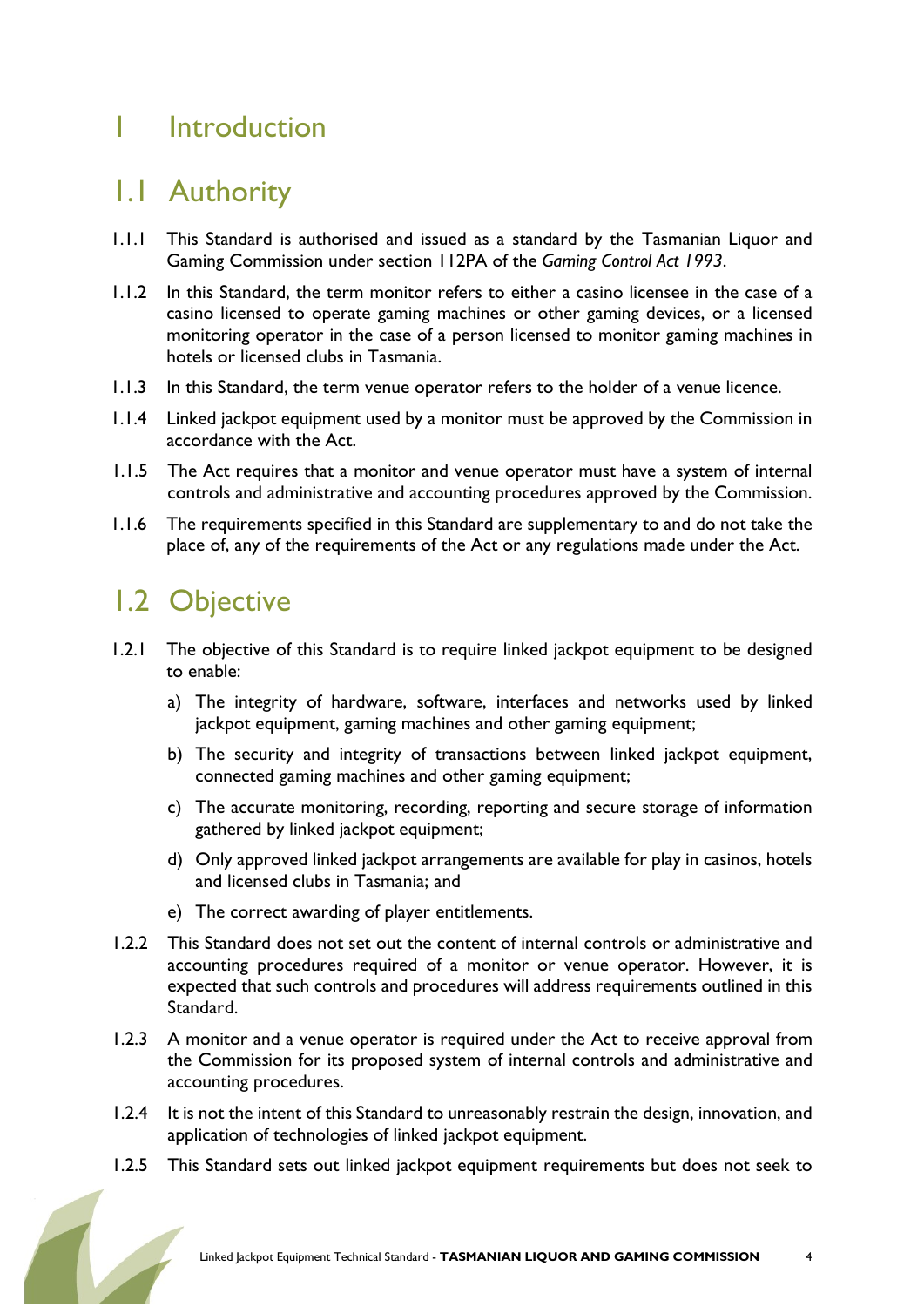prescribe system implementation methods or use of specific technology to enable compliance with this Standard.

1.2.6 An EMS must be used for the purposes of monitoring and controlling gaming machine linked jackpot arrangements. The Commission will consider other monitoring and controlling arrangements for linked jackpot equipment where an EMS is not capable of providing linked jackpot control and monitoring functions required for FATG, table gaming or other approved gaming equipment.

### 1.3 Scope and Purpose

- 1.3.1 This Standard describes the Commission's minimum technical requirements for linked jackpot equipment and associated arrangements to be used by a monitor or venue operator in Tasmania.
- 1.3.2 This Standard must be used to evaluate a monitor's or a venue operator's proposed linked jackpot equipment and associated arrangements for compliance with the Commission's requirements, or to evaluate changes to previously approved versions of linked jackpot equipment.
- 1.3.3 This Standard will be used by an ATF to independently test linked jackpot equipment and associated arrangements, including any changes, and certify linked jackpot equipment compliance with this Standard.
- 1.3.4 This Standard will be used by the Commission to evaluate compliance by a monitor or venue operator with the requirements of their licence, and to evaluate changes to previously approved versions of the linked jackpot equipment, in accordance with the Act.
- 1.3.5 Compliance with this Standard does not exempt a monitor, venue operator or supplier from compliance with other laws (e.g. laws relating to privacy, consumer protection, prohibited content, copyright, electrical safety and electronic cash transactions).
- 1.3.6 Future updates to this Standard do not automatically require modification to linked jackpot equipment and associated arrangements approved and operating at that time, unless specifically required by the Commission.

### 1.4 Interpretation

1.4.1 Any comment or questions relating to understanding or interpretation of any aspect of this Standard should be referred to the Liquor and Gaming Branch for clarification.

# 1.5 Potential for Dispensations

- 1.5.1 Matters arising from the testing of linked jackpot equipment that have not been addressed in this Standard will be resolved at the sole discretion of the Commission, as part of the approval process.
- 1.5.2 At the sole discretion of the Commission, components of linked jackpot equipment which do not fully comply with all the requirements of this Standard, may be considered for approval, provided the linked jackpot equipment operates in a manner

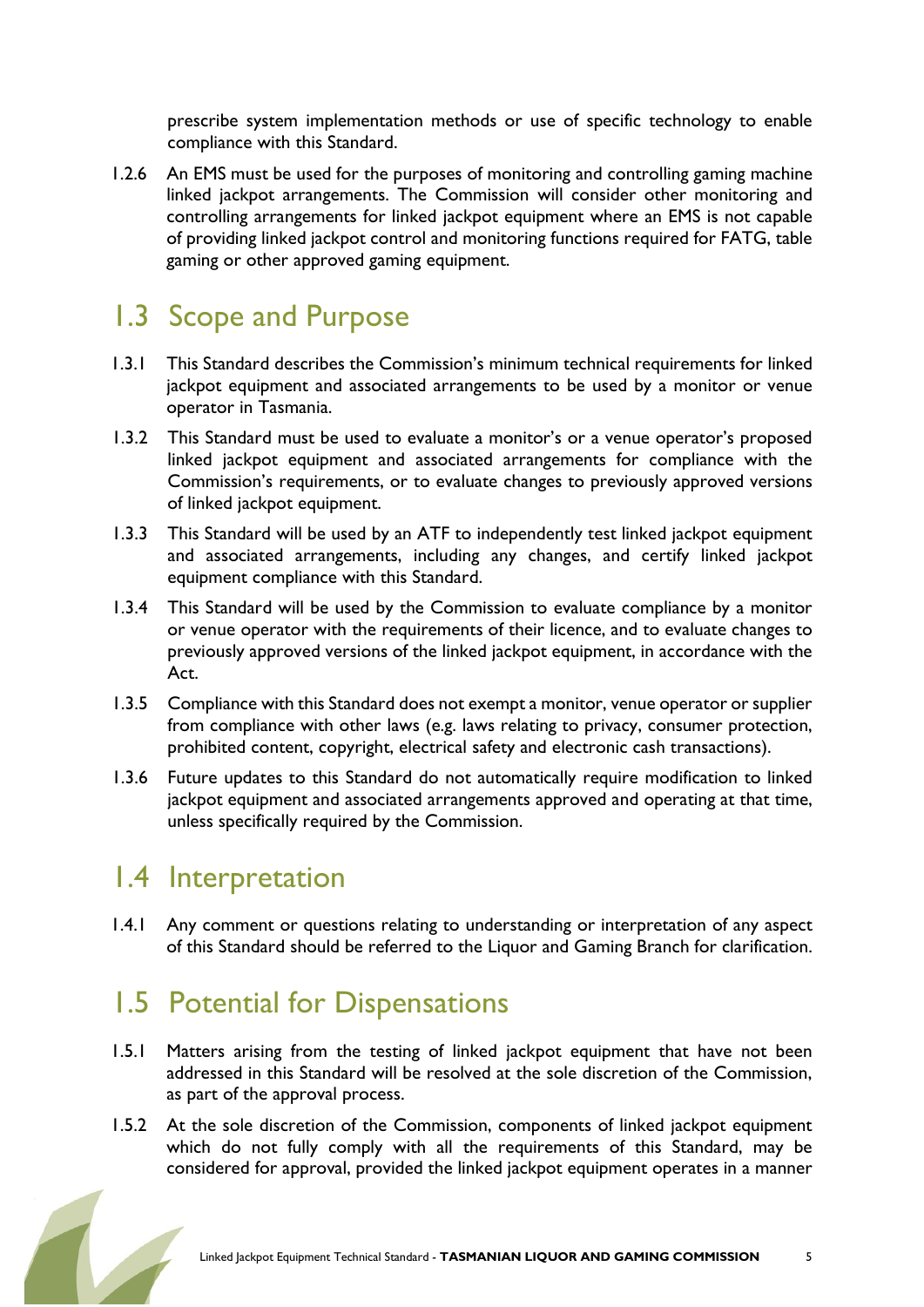that is suitable in respect of fairness, security, integrity, and consumer protection.

# 1.6 Equipment Statutory Testing and Certification

1.6.1 A monitor and a venue operator must only operate linked jackpot equipment that is compliant with prevailing statutory and applicable EMI, EMC, electrostatic interference, and safety standards administered by relevant regulatory bodies through international and/or Australia/New Zealand or local standards.

### 1.7 Associated Documentation

- 1.7.1 Monitors and venue operators should familiarise themselves with the following documents and their respective impact on the design and functionality of their linked jackpot equipment:
	- a) Gaming Control Act 1993
	- b) Australian/New Zealand Gaming Machine National Standard
	- c) Tasmanian Appendix to the Australian/New Zealand Gaming Machine National **Standard**
	- d) QCOM Gaming Machine Communication Protocol and other QCOM Technical **Standards**
	- e) TLGC Gaming Machine Electronic Monitoring System Technical Standard
	- f) TLGC Card Based Gaming Systems Technical Standard
	- g) TLGC Fully Automated Table Game Technical Standard
	- h) TLGC Responsible Gambling Mandatory Code of Practice

# 1.8 Copyright

- 1.8.1 This Standard is the property of the State of Tasmania (Department of Treasury and Finance).
- 1.8.2 Copying, making extracts or use of this Standard, without prior permissions, is prohibited.

# 2 Consumer Protection

### 2.1 General

- 2.1.1 Linked jackpot equipment must operate with integrity and it must be fair, secure and auditable.
- 2.1.2 Linked jackpot equipment must only be operated in accordance with arrangements and rules that have been approved by the Commission, in accordance with the Act.

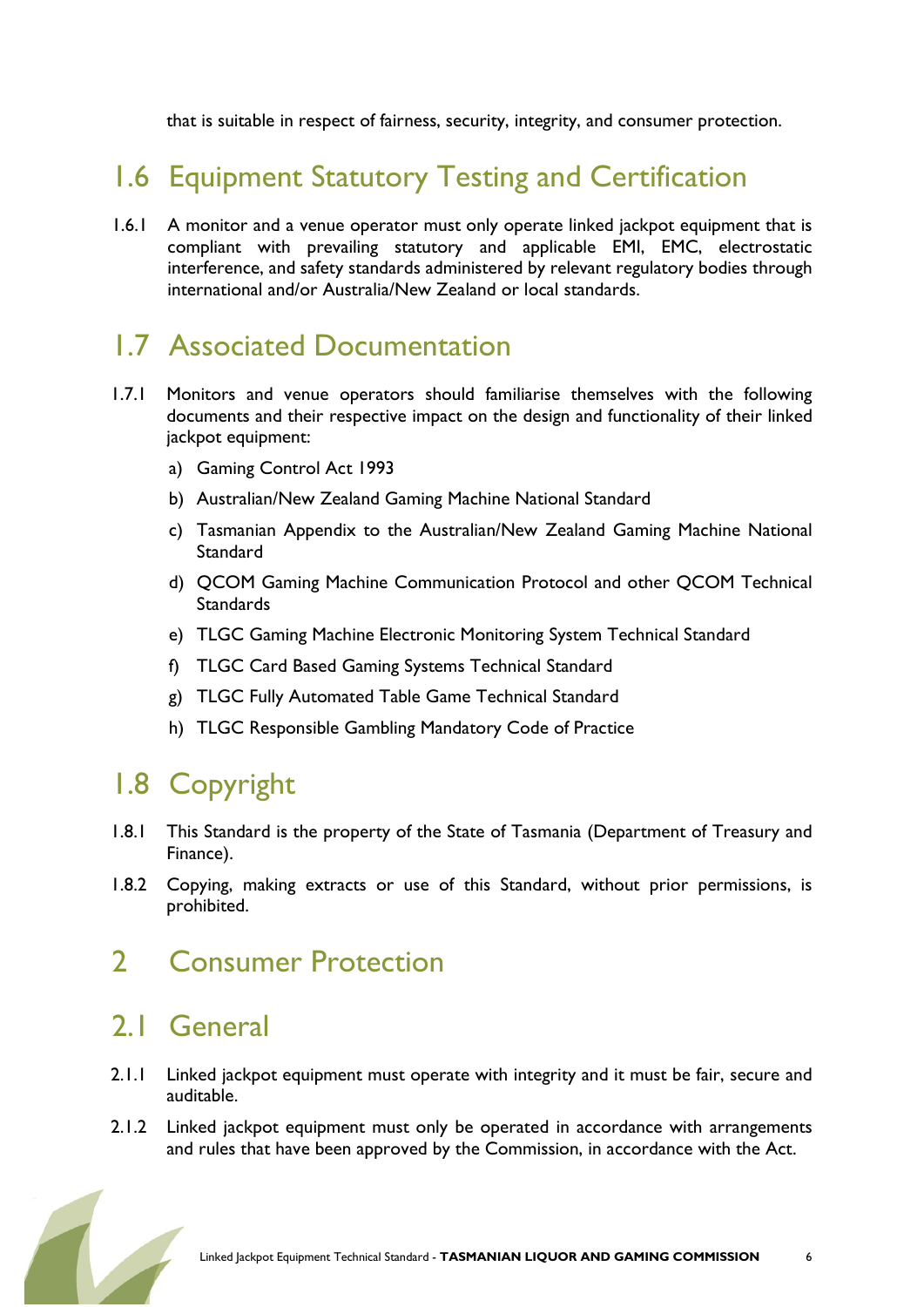# 2.2 Limitations on Jackpot Implementations

- 2.2.1 Linked jackpot equipment must be capable of implementing system-based limits or controls set by the Commission from time to time. These include:
	- a) Maximum jackpot prize;
	- b) Excessive jackpot prize pool increment rates;
	- c) Excessive total return to player percentage of a jackpot;
	- d) The ability to operate overflow pool arrangements;
	- e) Maximum number of gaming machines or gaming devices participating in a linked jackpot arrangement;
	- f) Exotic jackpot types (e.g. shared hit jackpots);
	- g) Recording of jackpot operations (such as to assist in resolving disputes over jackpot prize entitlement); and
	- h) Management of electronic artwork and connected jackpot display systems in casinos, hotels and licensed clubs.

# 3 **Jackpot System Hosts**

### 3.1 Definitions

- 3.1.1 For the purposes of this Standard, a jackpot system host typically consists of the following components:
	- a) A CPU, memory, databases, and interfaces for the operation of jackpot system software;
	- b) A secure cabinet housing the components referred to in a);
	- c) A power supply; and
	- d) A physical connection to external interfaces such as a local area network and display devices.
- 3.1.2 For the purposes of the Standard, jackpot system software is software which is integrated and operating within an EMS or software incorporated into linked jackpot equipment. This software provides the following functions:
	- a) Maintaining parameters defining a linked jackpot arrangement, including jackpot name, jackpot level number, start-out value, increment rate, maximum prize value, and participating devices;
	- b) The operation of random/mystery triggered jackpots, including an RNG;
	- c) Communication with participating devices;
	- d) Receipt of wager amounts and jackpot trigger events from participating devices;
	- e) Accumulation and management of jackpot prize pools;
	- f) Payment of jackpot prizes;

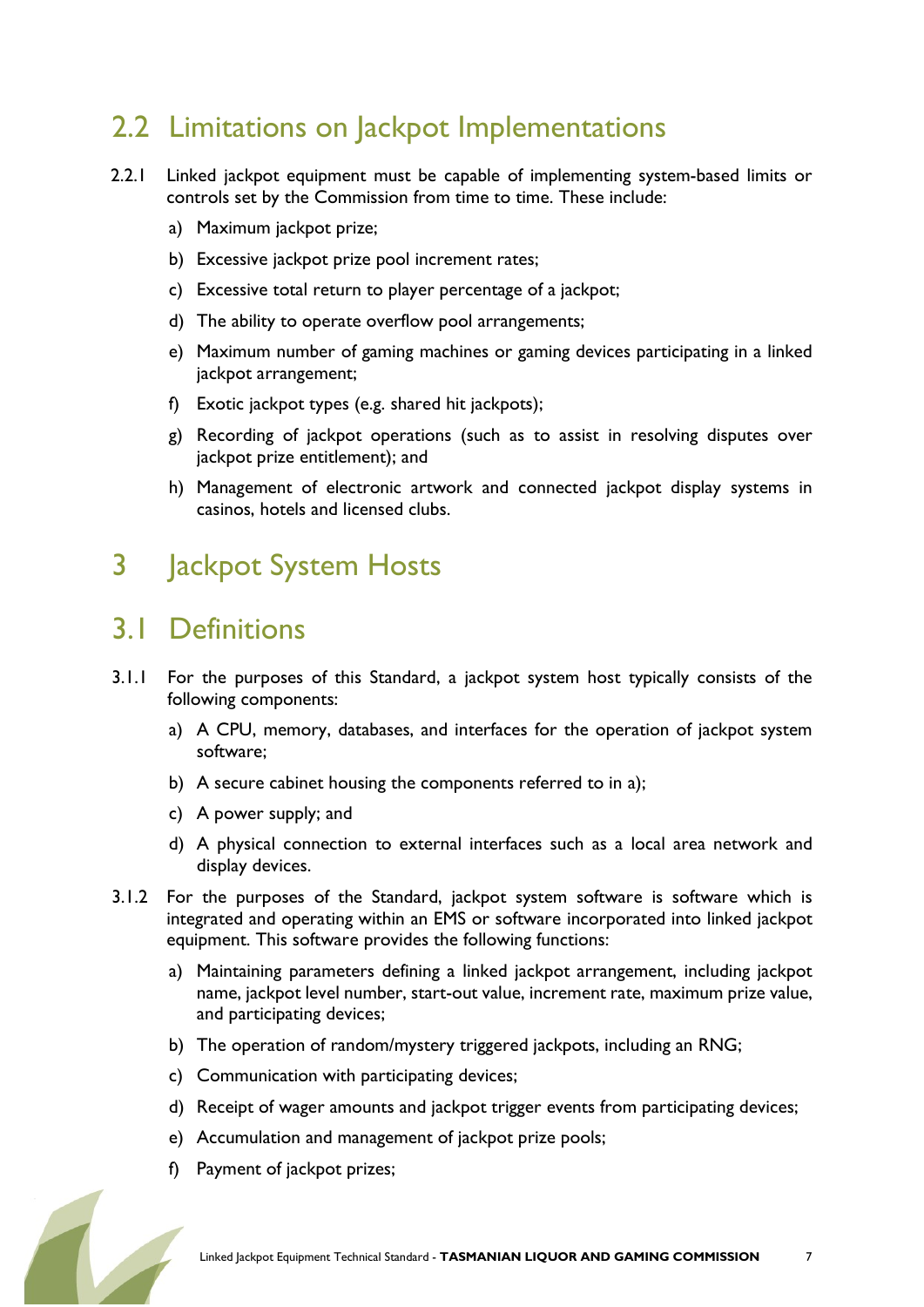- g) Broadcast of jackpot prize pool values;
- h) Maintaining jackpot meters required by this Standard;
- i) Creation of jackpot events required by this Standard; and
- j) Communicating with an EMS.

# 3.2 Cabinet Physical Security

- 3.2.1 Where a venue EMS host is being used to perform the functions of a jackpot system host, the cabinet physical security requirements of a venue EMS host must be met as required by the Commission's Gaming Machine Electronic Monitoring System Technical Standard.
- 3.2.2 The following cabinet/device physical security requirements must be met where linked jackpot equipment, other than a venue EMS host, performs the functions of a jackpot system host:
	- a) The jackpot system host must be manufactured of materials that are suitable for allowing only authorised access to the inside of the cabinet, (e.g. doors and their associated hinges shall be capable of withstanding determined illegal efforts to gain access to the inside of the cabinet and leave evidence of tampering if an illegal entry is made), accessible areas of a cabinet do not have the potential to cause injury, and the door of a locked area must be designed to resist the entry of objects.
	- b) External door and logic door access sensors must be installed on linked jackpot equipment to detect all door openings and closings and the jackpot system software must record these events. These events must be recorded by jackpot system software when the mains power is in an "on" or "off" state and recorded event information must be retained when the mains power is off for at least 14 days. If an external or a logic door is opened more than once while mains power is off, the jackpot system host only requires to record opening and closing events as a single entry.
	- c) It must not be possible to insert a device into the cabinet that will permit external manipulation of any aspect of the jackpot system host when a cabinet door is shut, without leaving evidence of tampering.
	- d) Liquid spills applied to the outside of a cabinet must not affect the integrity of the device or information stored inside the cabinet or affect the safety of patrons or staff operating the equipment.
	- e) If a door access detection system is disconnected, the jackpot system software must interpret this action as the door being opened.
	- f) It must not be possible to access the CPU data bus, address bus or CPU control lines without gaining access to a logic area.
	- g) Electronic components / items that are required to be housed in one or more logic areas are:
		- i) CPUs and other electronic components involved in the operation of the jackpot system software;
		- ii) equipment involved in the operation and calculation of jackpot prize pools, and

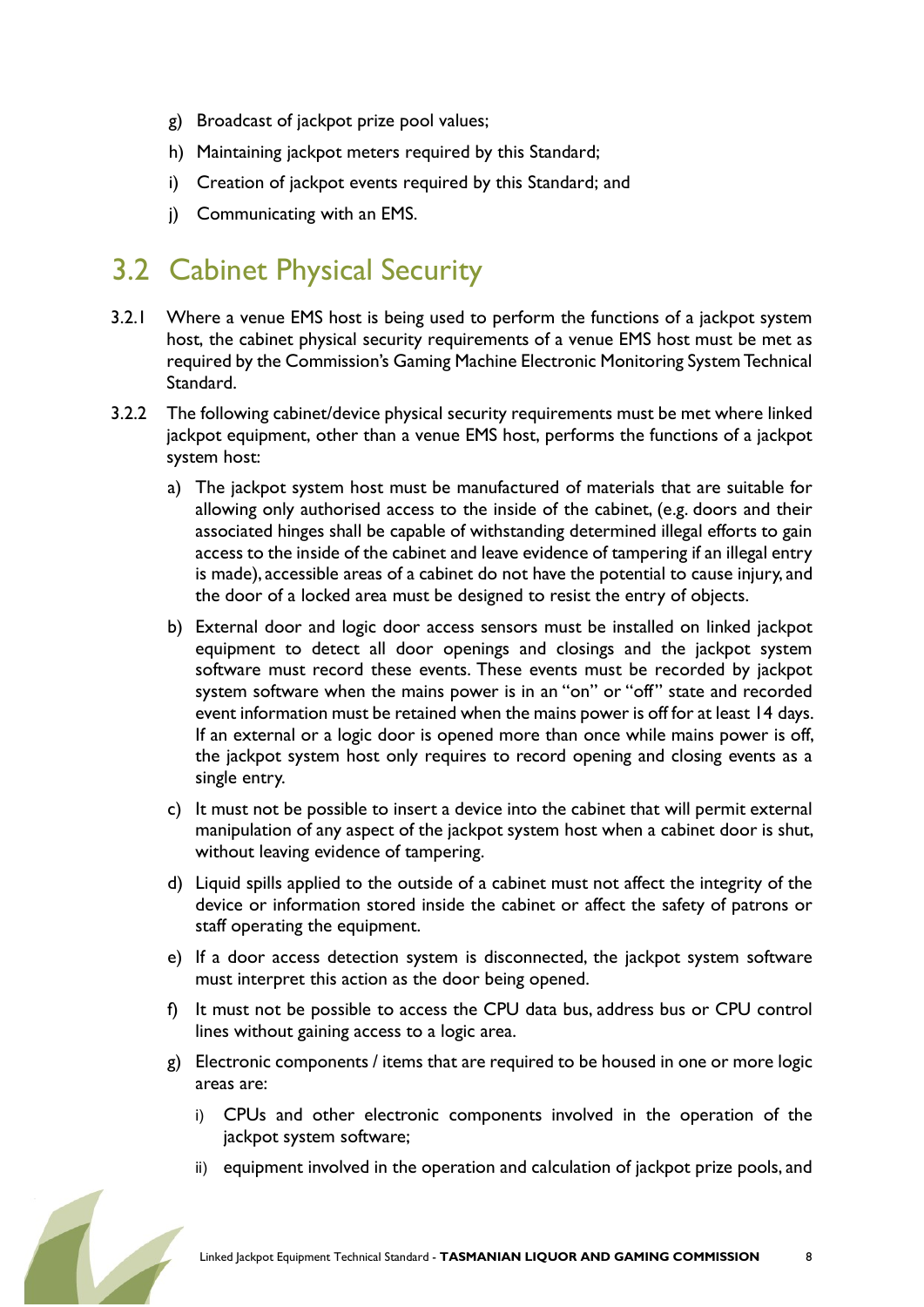jackpot result determination;

- iii) communication controller equipment and components housing the communication program storage media;
- iv) interfaces and drivers for metering systems; and
- v) all devices that affect the operation of the jackpot system host.
- h) There must be the ability for the logic area to be sealed.

# 3.3 Access to Jackpot System Host

3.3.1 A jackpot system host must be designed so that power and data cables are not accessible to patrons.

### 3.4 Physical Integrity

### External Mechanism Affecting Operation

3.4.1 A jackpot system host must have no external mechanism (such as dual in-line package switches, IP-switches and jumpers) that can affect the operation of jackpot system software.

### 3.5 Interference

3.5.1 A jackpot system host and associated equipment must comply with relevant and applicable electromagnetic compatibility standards.

#### Electromagnetic Compatibility

3.5.2 A jackpot system host must not be affected in any way by the application of radio frequency interference (RFI) at a frequency range from 27MHz to 1000MHz with a field strength of three volts per metre, as specified in AS/NZS 61000-4-3 or any other equivalent international standard.

#### Electrostatic Interference

- 3.5.3 A jackpot system host conductive cabinet must be earthed so that static discharge energy shall not damage or inhibit the normal operation of the electronics or other components of the jackpot system host.
- 3.5.4 A jackpot system host must not be affected by human body electrostatic discharges on all areas exposed to human contact.
- 3.5.5 Submissions for approval for a jackpot system host must pass the following tests using testing methodology as defined by AS/NZS 61000-4-2 or any other equivalent international standard:
	- a) An electrostatic interference test that results in total protection following an air discharge of  $\pm$  15kV and a contact discharge of  $\pm$  7.5kV; and
	- b) A temporary disruption test that results in full recovery from significant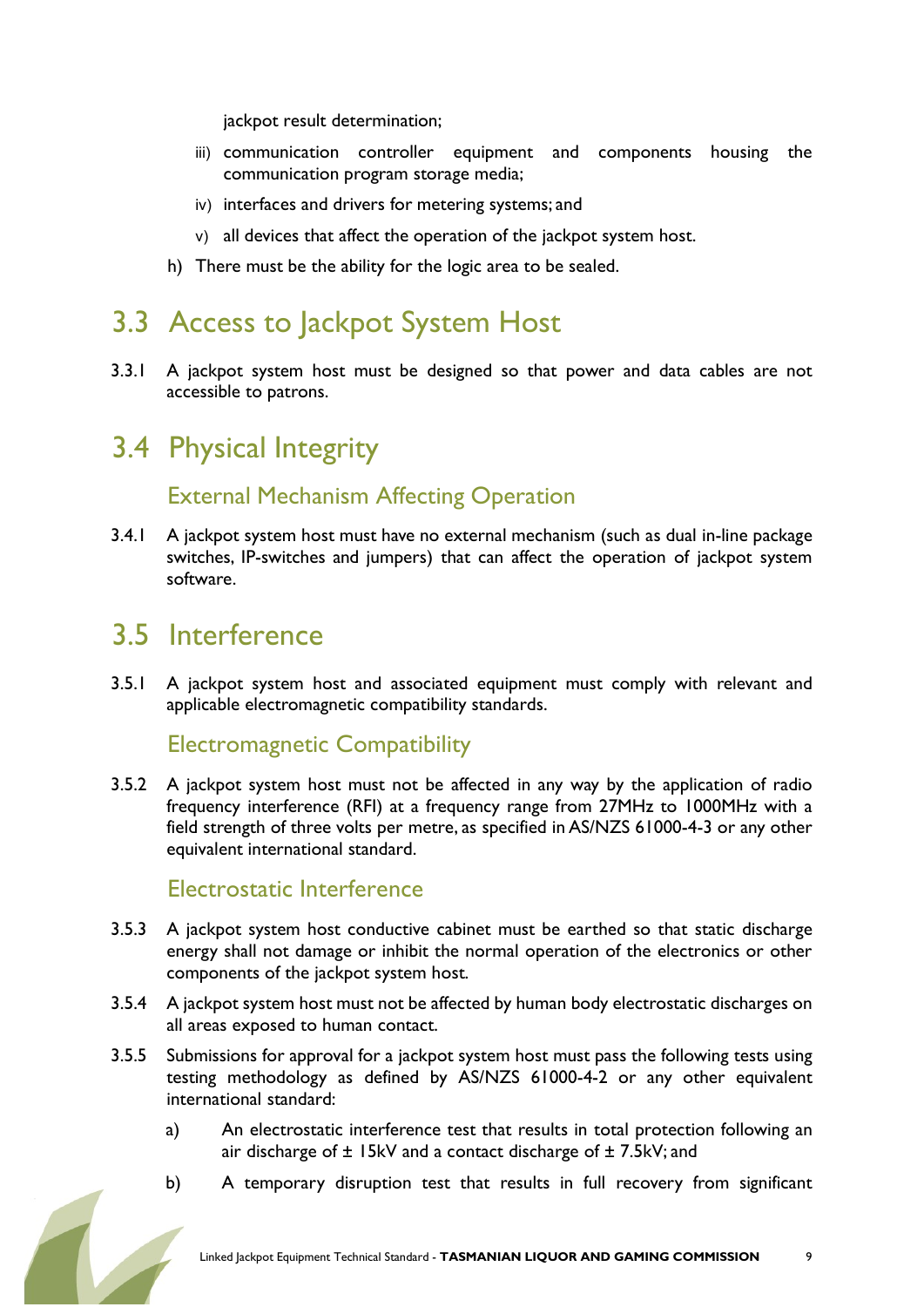discharges, with the discharges being an air discharge of ± 25kV and a contact discharge of ± 10.0kV.

3.5.6 A jackpot system host may exhibit temporary disruption when subjected to an electrostatic discharge greater than generated by a human body, but it must exhibit a capacity to recover and complete any interrupted play without loss or corruption of any control or data information associated with the device.

### 3.6 Firmware and Memory

- 3.6.1 Any component that contains sensitive program or data information must be located within a secure locked area (e.g. logic cage).
- 3.6.2 A jackpot system host or jackpot system software must be capable of detecting change in primary storage media contents.
- 3.6.3 Linked jackpot equipment must be able to implement configurable parameters for linked jackpot arrangements without impacting the ability of an ATF or the Liquor and Gaming Branch to perform byte-by-byte verification of supplied PSDs against "master" file(s) or image(s).

### 3.7 Data Retention

- 3.7.1 Non-volatile memory must be capable of preserving its memory contents for at least 90 days without mains power being supplied to a jackpot system host.
- 3.7.2 Non-volatile memory must be checked at least every 24 hours so as the memory is preserved.

### 3.8 Critical Memory

3.8.1 There must be an ability for critical memory errors to be identified and rectified.

### Contents of Critical Memory

- 3.8.2 The following critical data, vital to the continued operation of a Jackpot System Host, must be stored in non-volatile memory:
	- a) All auditing meters;
	- b) Current jackpot prize pool amounts; and
	- c) Jackpot configuration data.
- 3.8.3 To cater for disruptions occurring during the update process of critical memory, at any point in time during an update, there must be an ability for the software to recover lost information from disruptions.

### Detection of Corrupted Memory

3.8.4 A validity check of the entire contents of the memory of a jackpot system host must be undertaken after:

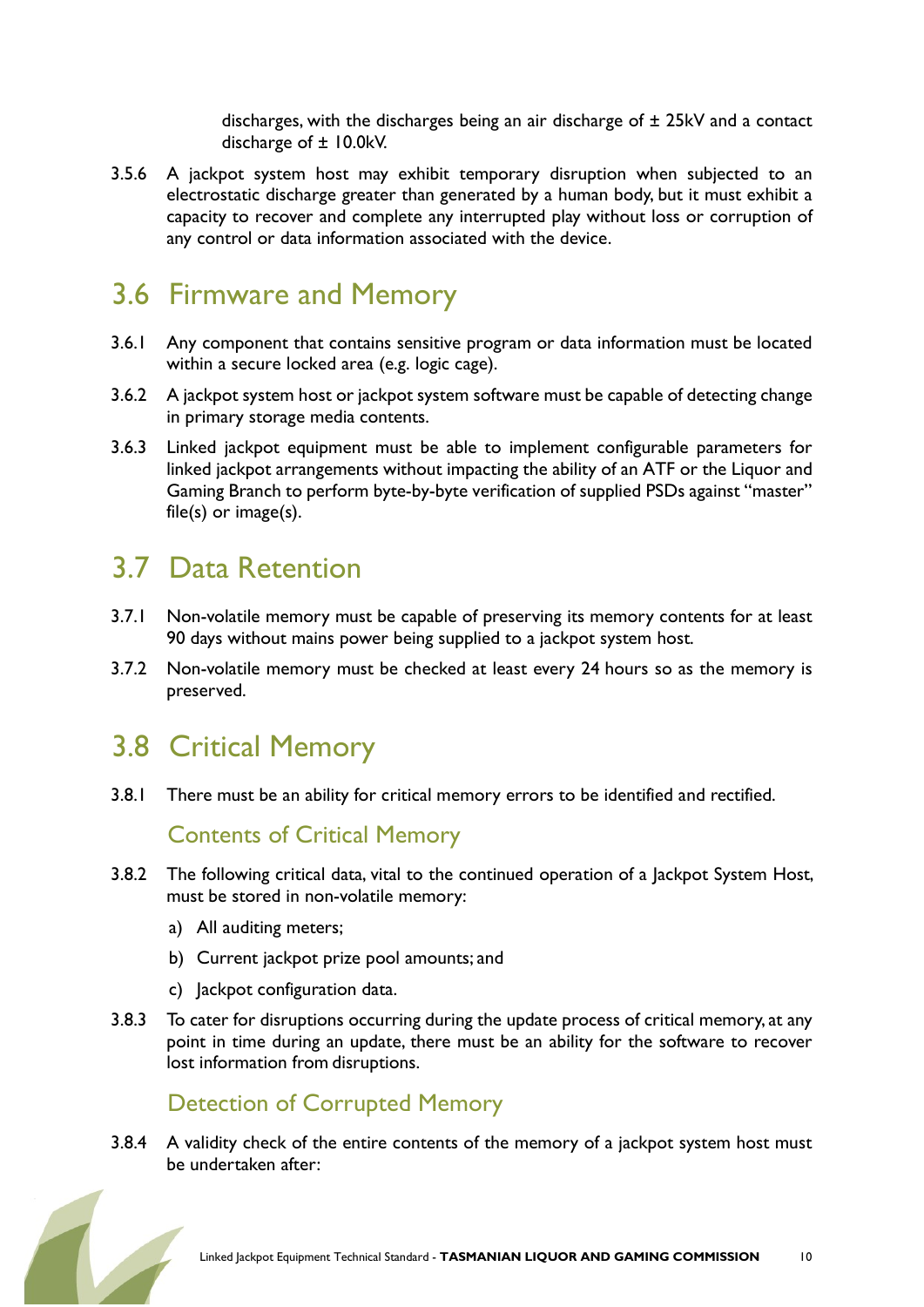- a) Every restart of the device;
- b) Parameter changes;
- c) Logic door open and close events; and
- d) Large wins.
- 3.8.5 After a jackpot system host restart (e.g. power off and on), the jackpot system host must complete a validity check of its critical memory area.
- 3.8.6 Any failure of a jackpot system host validity check must be reported either as a:
	- a) Recoverable memory corruption if at least one copy of critical memory is established to be good; or
	- b) Unrecoverable memory corruption.

#### Critical Memory Requirements

- 3.8.7 All critical memory must be maintained using a fault tolerant methodology in at least three logical and two physically separate and distinct devices at all times.
- 3.8.8 Critical memory storage must be maintained by a methodology that enables errors to be identified and acted upon. Acceptable methodologies may include hash values, signatures, checksums, partial checksums, multiple copies, timestamps, and/or effective use of validity codes.
- 3.8.9 When updating critical memory contents, jackpot system software must verify that the update was successful and that any error(s) in one logical store are not propagated through to known good critical memory stores.
- 3.8.10 To cater for disruptions occurring during critical memory update processes, at any point in time during the update, there must exist sufficient information that will allow the jackpot system software to fully cater for such disruptions. For example, jackpot system software must be able to identify the state of update of each copy of critical memory and recover from the most appropriate good copy to complete the update in the case of a disruption.

#### Unrecoverable Critical Memory

- 3.8.11 An unrecoverable memory corruption must result in a memory error, which must immediately cause the linked jackpot equipment to be disabled.
- 3.8.12 When an unrecoverable memory corruption occurs, the RAM must not be cleared automatically.

### Non-critical RAM

3.8.13 All RAM that does not store critical memory must be checked for corruption at each power up.

#### Program Execution

3.8.14 The jackpot system host must prevent or detect unexpected or malicious changes to any program code that provides functionality central to the operation of the jackpot system host or jackpot system software.

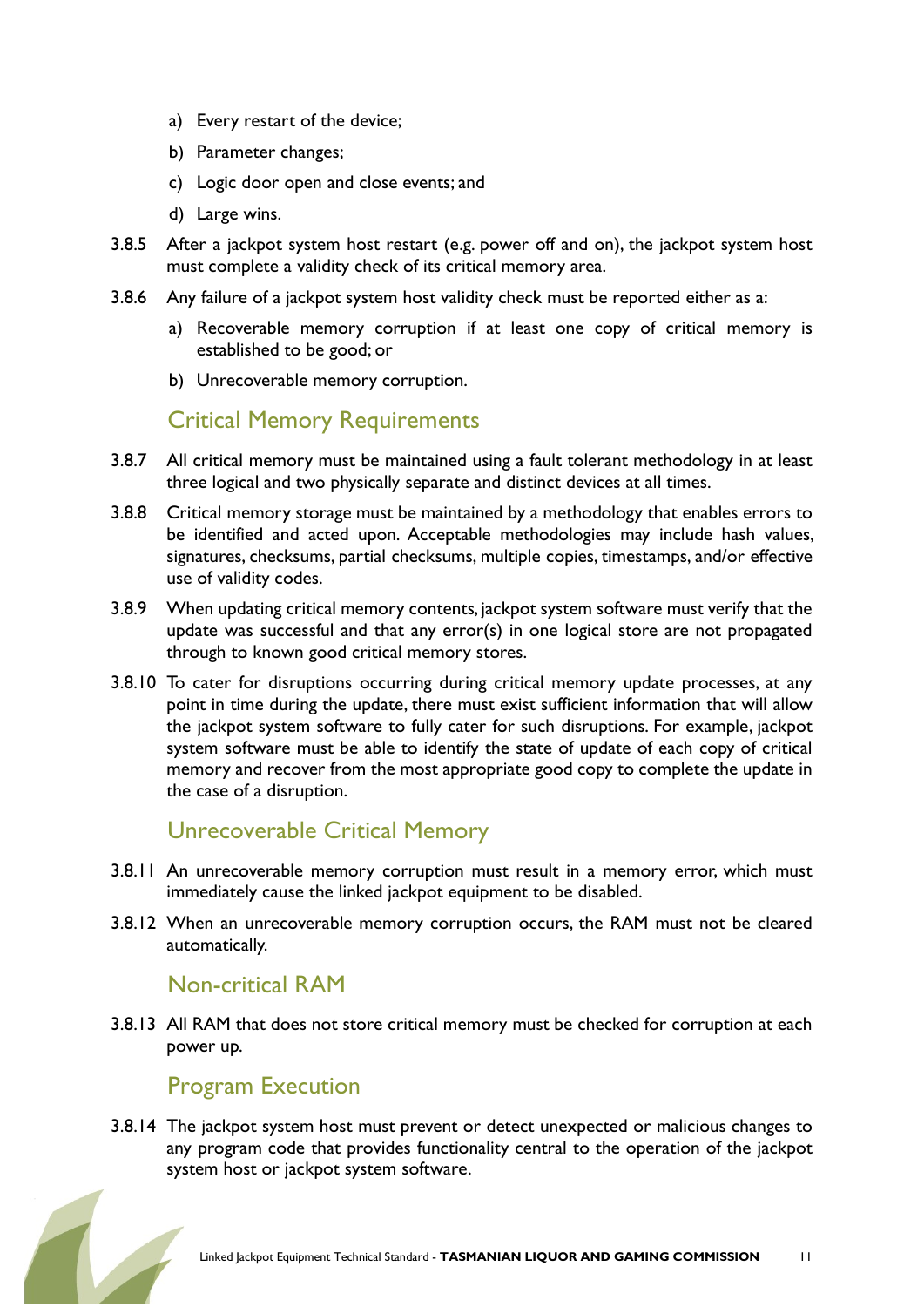3.8.15 If unexpected or malicious changes are detected to the jackpot system host or jackpot system software, they must register an unrecoverable RAM error (requiring a full RAM clear) and display an appropriate error message.

### Communication Error Detection

- 3.8.16 Where critical memory contents and jackpot status messages and events (jackpot prize trigger events, jackpot pool updates and jackpot reset events) are transferred between microcontrollers, there must be error checking on the transferral so there is ongoing integrity of memory contents, status messages and events.
- 3.8.17 The check referred to in 3.8.16 must be at least a cyclic redundancy check (CRC) or the equivalent.
- 3.8.18 Communication error detection must not solely rely upon parity or simple checksum byte to perform validation of transmitted data.

# 3.9 Program Storage Device Integrity

- 3.9.1 The entire contents of all PSDs in the executable address space of a critical processor must be validated when:
	- a) The jackpot system host CPU is reset:
	- b) Initiated via audit mode; or
	- c) Initiated by an EMS that requires software signature results.

### Unused Program Memory Storage

3.9.2 A jackpot system host must be protected from malicious or accidental use of the unused portions of the program memory storage media.

# 3.10Random Access Memory Clear

- 3.10.1 A RAM clear to clear the meters and other areas of electronically stored data must only be possible by:
	- a) Accessing the logic area of the jackpot system host; or
	- b) Using another secure method, where no logic area exists.
- 3.10.2 All memory locations intended to be cleared in relation to non-volatile memory must be fully reset by performing a RAM clear. Partial RAM clears of non-volatile memory are only permitted to occur for information that is not require to be retained.
- 3.10.3 A configuration setting that is required to be entered during setup mode immediately following a RAM clear, must not be able to be changed after the jackpot equipment is no longer in setup mode.

# 3.11Program Storage Device Security

3.11.1 Jackpot equipment must protect PSDs from unauthorised modification.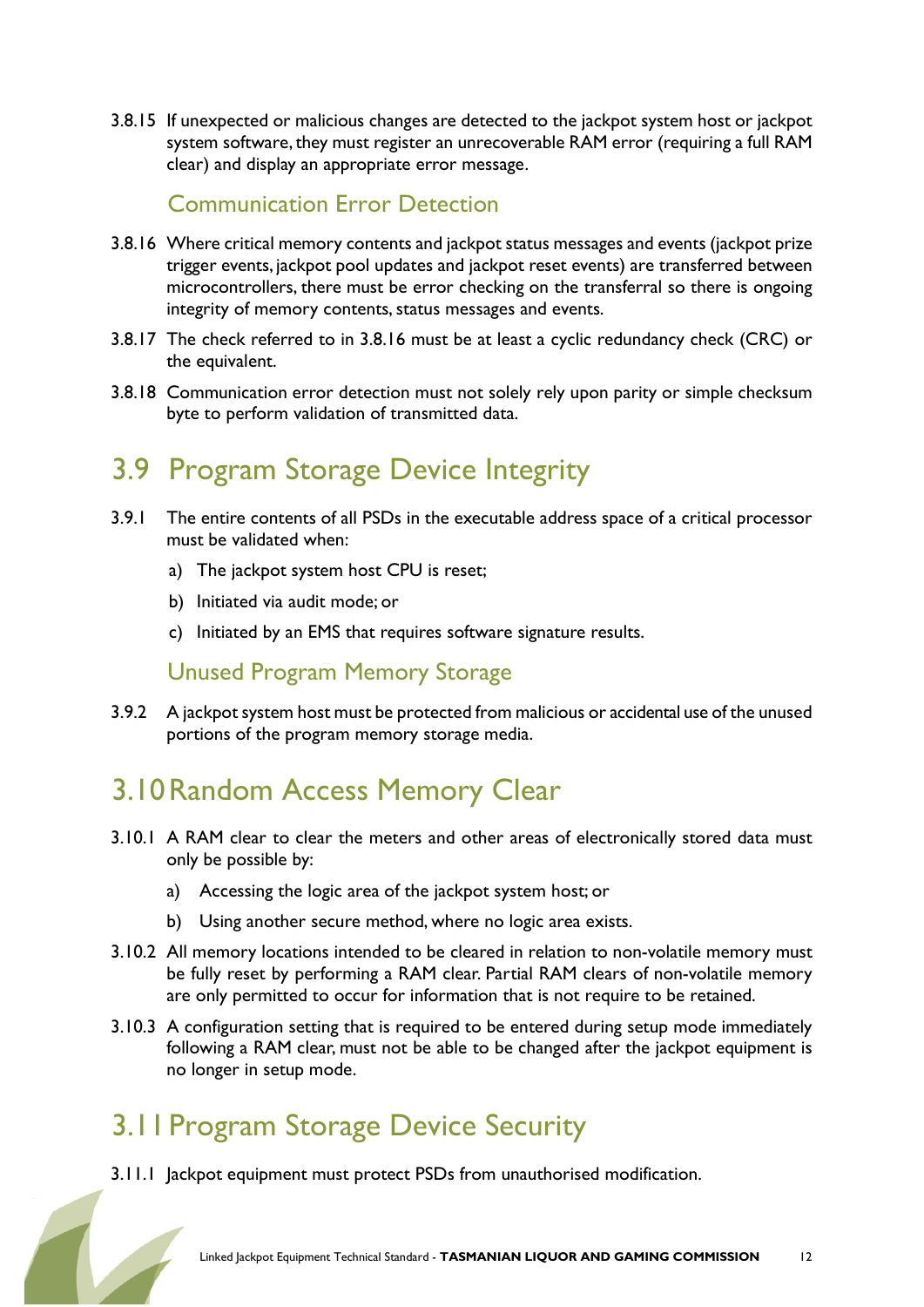3.11.2 In the event an unauthorised modification of the contents of a PSD occurs, it must be logged as an event.

# 3.12System Clock

- 3.12.1 A jackpot system host must maintain an internal clock that accurately reflects the date and time in Tasmania, which is to be used to provide for the following:
	- a) Time stamping of significant events;
	- b) Reference clock for reporting; and
	- c) Time stamping of configuration changes.
- 3.12.2 If multiple clocks are supported, the jackpot system host must be capable of maintaining and synchronizing the time for all clocks in each system component so as time stamping of all events and data is correct.
- 3.12.3 A jackpot system host's time must be synchronized with an external reference clock and the reference clock must be maintained to an accuracy of one second.
- 3.12.4 A jackpot system host's clock must automatically manage the transition between standard time and daylight saving time at the prescribed date(s) and time(s) in Tasmania, without compromising the integrity or accuracy of any data collection or reporting.

# 4 Jackpot System Software

# 4.1 Jackpot Principles

### Principles common to all linked jackpot types

- 4.1.1 The following principles apply to any jackpot system software:
	- a) All players that play jackpot games must be eligible to win the jackpot;
	- b) A gaming machine or gaming device participating in a jackpot must contribute to the corresponding jackpot pool(s) on every credit that is wagered;
	- c) The contribution from a gaming machine or gaming device to a jackpot must be directly proportional to the number of credits wagered;
	- d) Jackpot contributions must not be assimilated into revenue;
	- e) If a cap is established on any jackpot, all contributions once that cap is reached are to be credited to a diversion pool; and
	- f) The jackpot prize award event must be based upon a random event.

### Further principles for Linked Progressive Jackpots

- 4.1.2 If a jackpot requires a certain minimum bet to participate in the jackpot, then:
	- a) The player must be made clearly aware of this requirement;

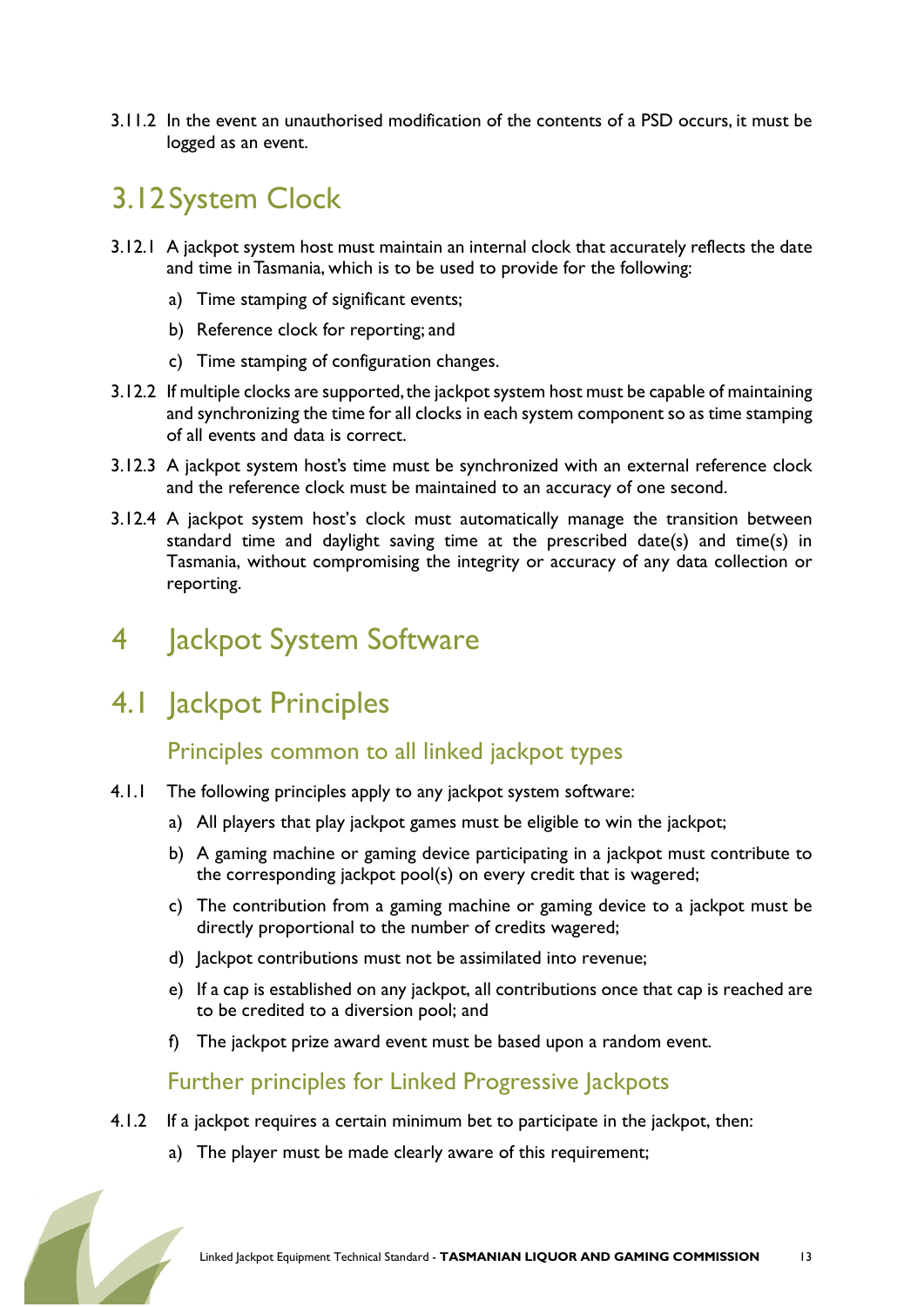- b) There is a clearly indicated prize, which is paid to the player if the jackpot trigger combination is achieved but the minimum bet is not; and
- c) The base game return to player (RTP), including the effect of the jackpot prize, must theoretically operate above the return to player proportion defined in the Act.

### Further principles for Linked Mystery Jackpots

- 4.1.3 The probability of a player winning a linked mystery jackpot must be directly proportional to the size of the bet.
- 4.1.4 The bet size proportionality factor must not vary between type of gaming machine or gaming device, and/or game played.
- 4.1.5 The bet size proportionality factor must not be achieved by modification of the method of selection or determination of the game result.

# 4.2 Jackpot Configuration Management

- 4.2.1 Jackpot system software must include mechanisms to manage, update and control the configuration of a linked jackpot arrangement.
- 4.2.2 Any changes to any jackpot configuration must be time-stamped and logged by the jackpot system software.
- 4.2.3 Jackpot system software must only receive new or modified jackpot configurations via:
	- a) An approved EMS;
	- b) An operator terminal or portable computer; or
	- c) Direct entry using a connected keyboard and display.

#### Approved jackpot parameters

- 4.2.4 Jackpot system software must include a mechanism to create, delete, or update all the parameters of a linked jackpot arrangement approved by the Commission, including:
	- a) lackpot name;
	- b) Jackpot approval number;
	- c) Number of jackpot levels;
	- d) Jackpot type (e.g. linked progressive or linked mystery);
	- e) For each jackpot level:
		- i) Level number;
		- ii) Level name;
		- iii) Start-out amount;
		- iv) Maximum prize (if applicable);
		- v) Prize pool increment percentage;
		- vi) Diversion prize pool (sometimes referred to as a hidden or auxiliary

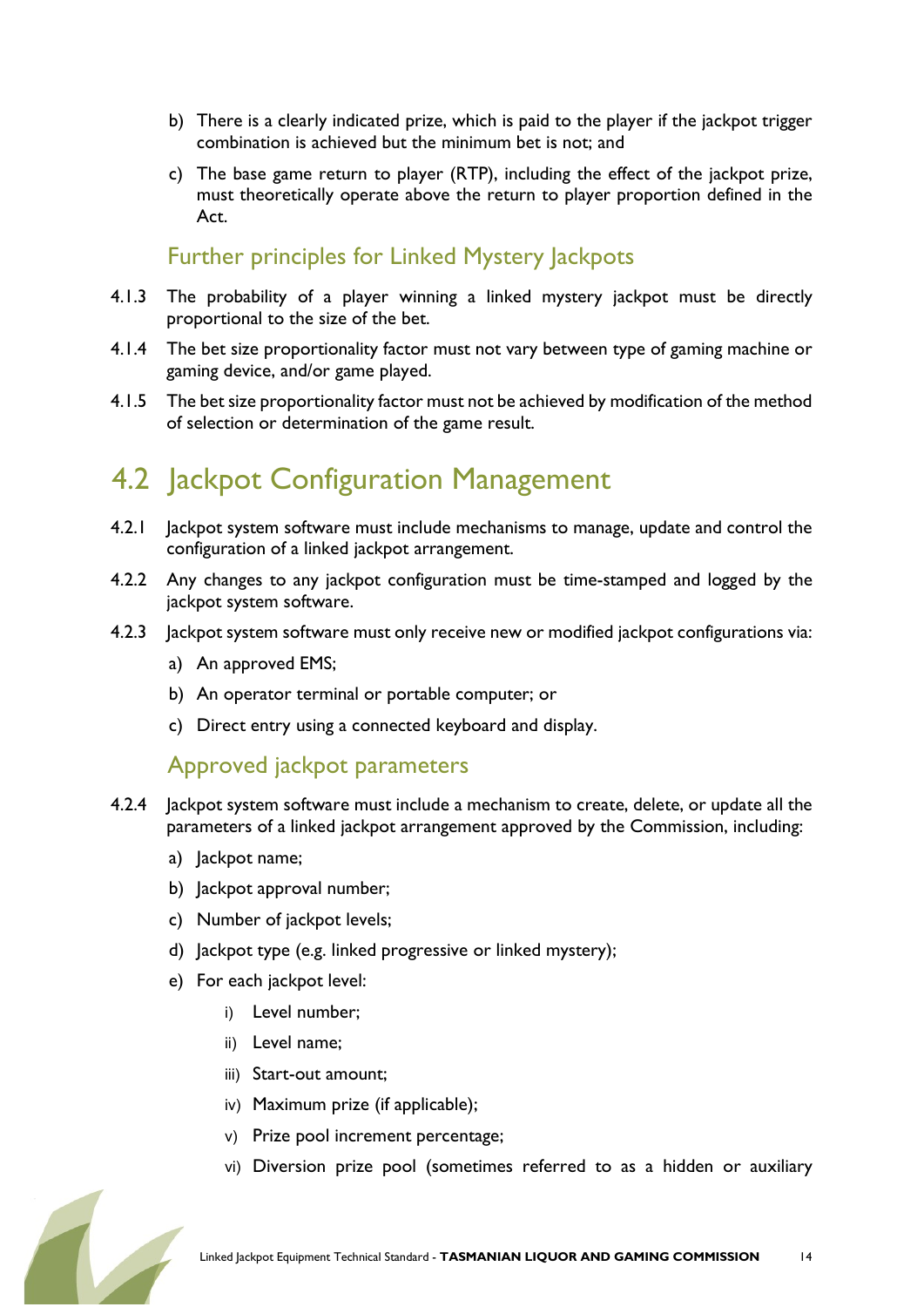jackpot) increment percentage (if applicable); and

- vii) Prize payment rule (e.g. pool amount, fixed amount, non-cash); and
- f) The most recent date and time that any of these parameters were set or changed by the jackpot system software.

#### Operational configuration

- 4.2.5 Jackpot system software must include a mechanism to create, delete, or update any of the following jackpot related parameters for each linked jackpot arrangement:
	- a) Identification of all participating gaming machines or gaming devices (e.g. floor location number); and
	- b) Identification of jackpot display controllers associated with that linked jackpot arrangement.
- 4.2.6 A monitor or venue operator must implement jackpot system software configurations in accordance with the following:
	- a) The combination of base game and link jackpot RTP are equal to or exceed the MIN RTP;
	- b) Linked jackpot parameters are configured identically for each gaming machine or other gaming device on the same jackpot link;
	- c) Linked jackpot levels are displayed on the gaming machine or gaming device's screen at all times and that the values displayed are the same when connected to the same jackpot link;
	- d) The maximum linked jackpot prize does not exceed \$60 000 in hotels and licensed clubs (note: no prize limit is specified for casinos);
	- e) Linked jackpot payments of \$300 or less are paid direct to the winning gaming machine or gaming device's credit meter; and
	- f) Linked jackpot payments exceeding \$300 will be only paid by hand pay and not to the winning gaming machine or gaming device's credit meter.

### Application of changes to a jackpot configuration

- 4.2.7 Jackpot system software must provide a means of displaying or reporting current and pending jackpot parameters.
- 4.2.8 Changes to jackpot parameters must be saved to apply immediately after that jackpot is next won.

#### Verification via EMS

4.2.9 All jackpot configuration parameters must be able to be accessed and verified by an EMS.

### 4.3 Jackpot Prize Pool Management

4.3.1 Jackpot system software must accurately calculate and update jackpot prize pool amounts using the applicable jackpot configuration parameters and wager amounts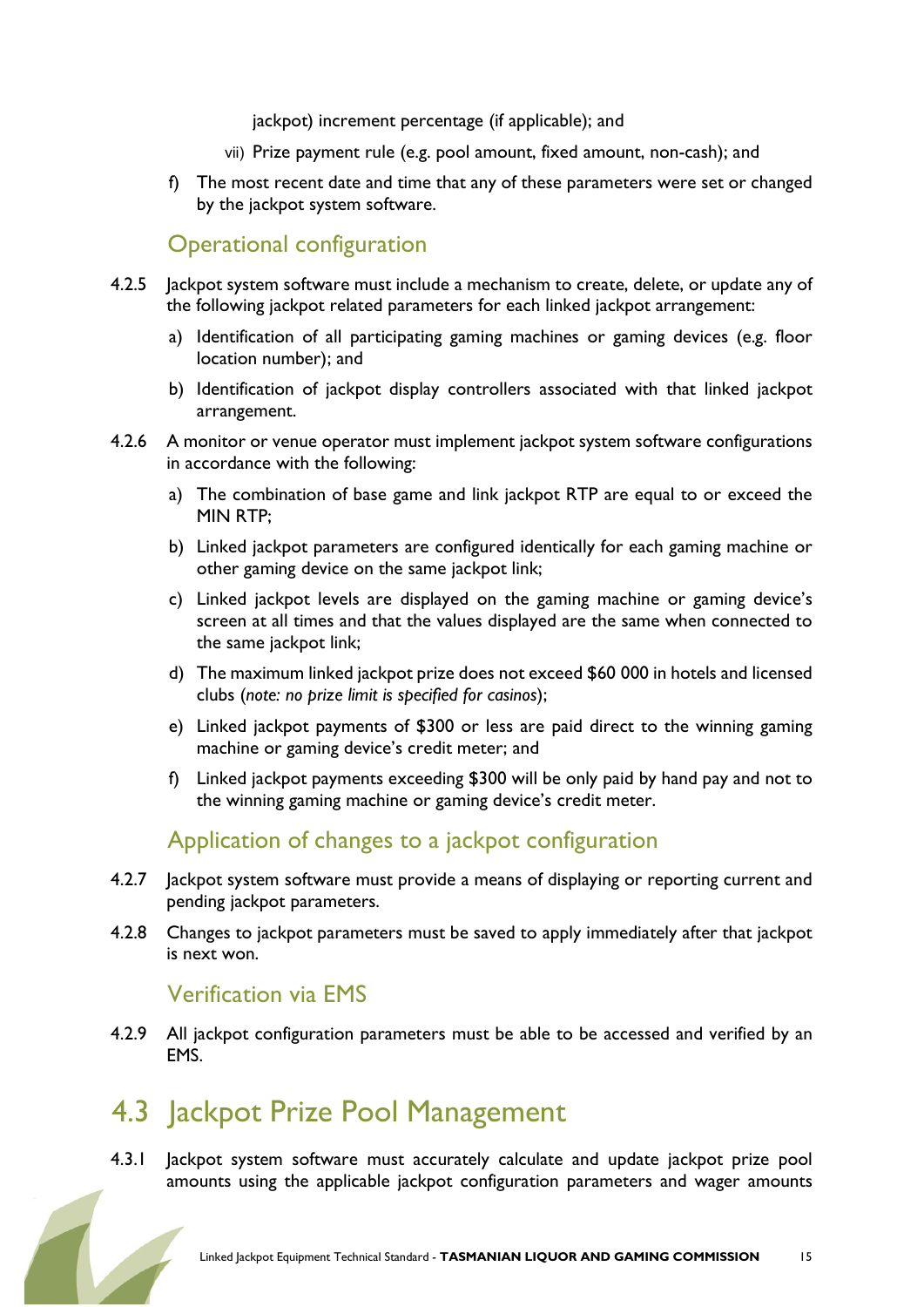received from connected gaming machines or gaming devices.

4.3.2 Jackpot prize pool amounts must be stored in absolute monetary amounts.

#### Excessive meter increments

- 4.3.3 Before calculating an increment to a jackpot prize pool, jackpot system software must perform a gaming machine or gaming device turnover meter integrity check to detect excessive meter increments.
- 4.3.4 Jackpot system software must detect gaming machine or gaming device excessive turnover increments for the following events:
	- a) Critical memory reset (e.g. RAM clear);
	- b) Meter rollover;
	- c) Errors during transmission of meter values; and
	- d) Meter self-audit check failure.
- 4.3.5 Jackpot system software must be able to handle and account for gaming machine excessive turnover increments.
- 4.3.6 Gaming machine excessive turnover meter increments detected by jackpot system software must not result in an increment to any jackpot prize pool.

#### Manual adjustment of jackpot prize pool value

- 4.3.7 Jackpot system software must include a facility to enable manual adjustments to be made to any jackpot prize pool value.
- 4.3.8 Any manual adjustment to a jackpot prize pool must comply with the security and auditability requirements set out in this Standard and internal controls and administrative and accounting procedures approved by the Commission.

#### Partial Jackpot Prize Pool Redirection

- 4.3.9 Commission approval must be received prior to the implementation of a diversion pool scheme.
- 4.3.10 Variable diversion rates must be approved by the Commission prior to implementation.
- 4.3.11 Jackpot schemes that allow for the redirection of a jackpot prize pool to a diversion pool must not be operated where the mathematical expectation of the diversion pool is infinite.
- 4.3.12 Jackpot schemes where a diversion pool is used to fund a "minimum" or "start-up level" must not be permitted unless the minimum jackpot amount is deemed to be zero for the purposes of calculation of expected player return.
- 4.3.13 Diversion pools must not be capped.

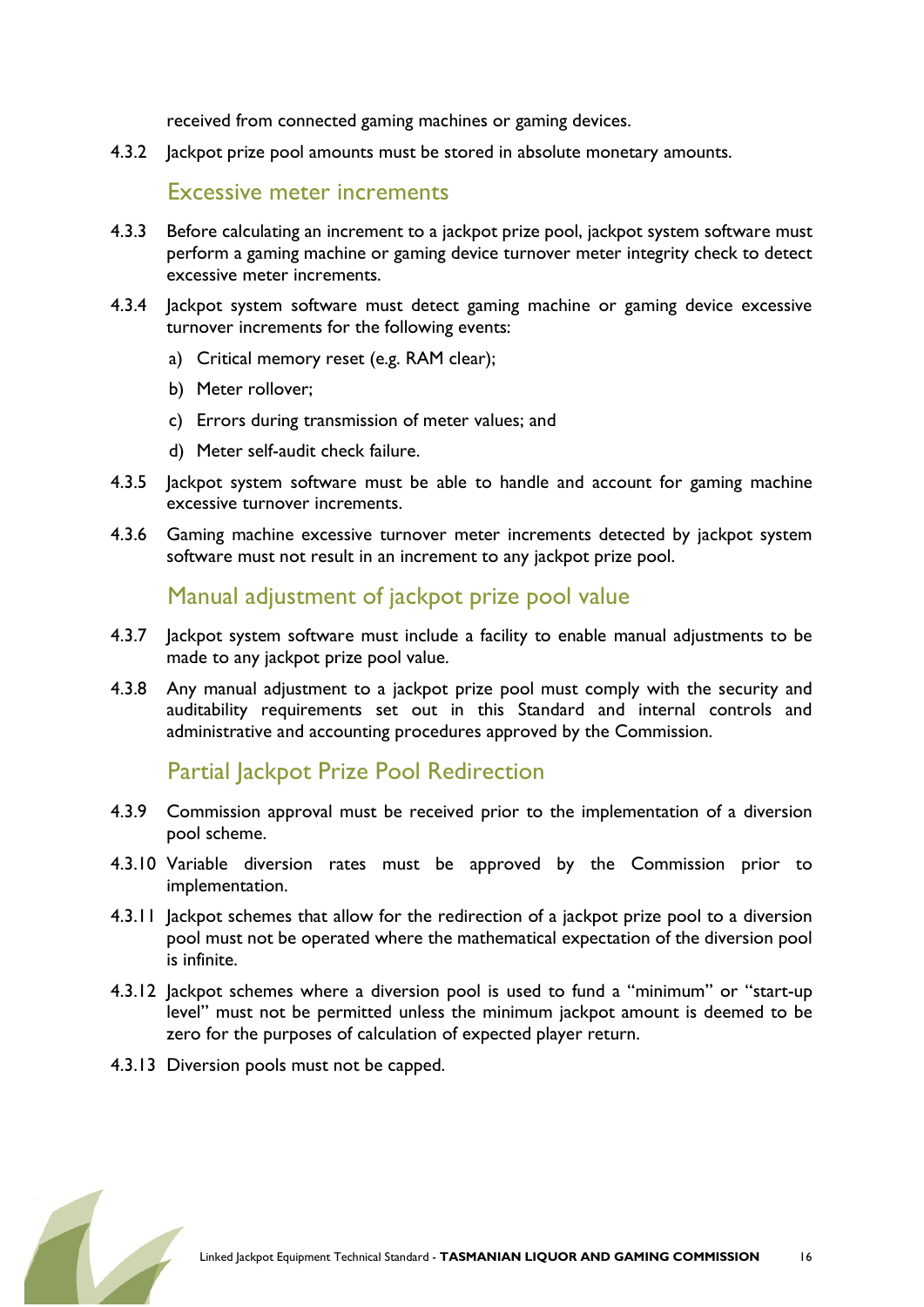# 4.4 Linked Mystery Jackpots

### Mystery Jackpot Prize Trigger Value

- 4.4.1 Jackpot system software operating a linked mystery jackpot must generate random mystery jackpot trigger values using a RNG algorithm, mapping algorithm and the jackpot minimum and maximum prize values.
- 4.4.2 Jackpot system software must not allow a mystery jackpot trigger value to be viewed, edited, created, calculated or otherwise altered by any other device, system, network command, or by a person.
- 4.4.3 A new jackpot trigger value after any reset must not exceed more than 80 per cent of the maximum jackpot pool value when added with other pool amounts, such as a hidden pool amount, off-line pool amount or overflow pool amount.
- 4.4.4 A new jackpot trigger value must be calculated in any of the following circumstances:
	- a) When a jackpot prize is triggered;
	- b) After any change to either the minimum or maximum pool values in a mystery jackpot configuration (in this event, the new jackpot trigger value must be randomly selected between the higher of the new jackpot minimum prize or current pool value, and the maximum prize value);
	- c) After any change to the progressive increment rate of an active mystery jackpot; or
	- d) After a jackpot system host logic door is sealed (in this event, the new jackpot trigger value must be randomly determined between the current jackpot prize pool value and the jackpot maximum prize amount).

#### Fundamental RNG Requirement

- 4.4.5 The use of RNG results in the selection of mystery jackpot values must:
	- a) Be statistically independent;
	- b) Be uniformly distributed over their range;
	- c) Pass statistical tests determined by an ATF; and
	- d) Be unpredictable.
- 4.4.6 RNG tests that an ATF may use during an evaluation include:
	- a) Chi-square test;
	- b) Equi-distribution (frequency) test;
	- c) Gap test;
	- d) Poker test;
	- e) Coupon collector's test;
	- f) Permutation test;
	- g) Run test (patterns of occurrences must not be recurrent);
	- h) Spectral test;

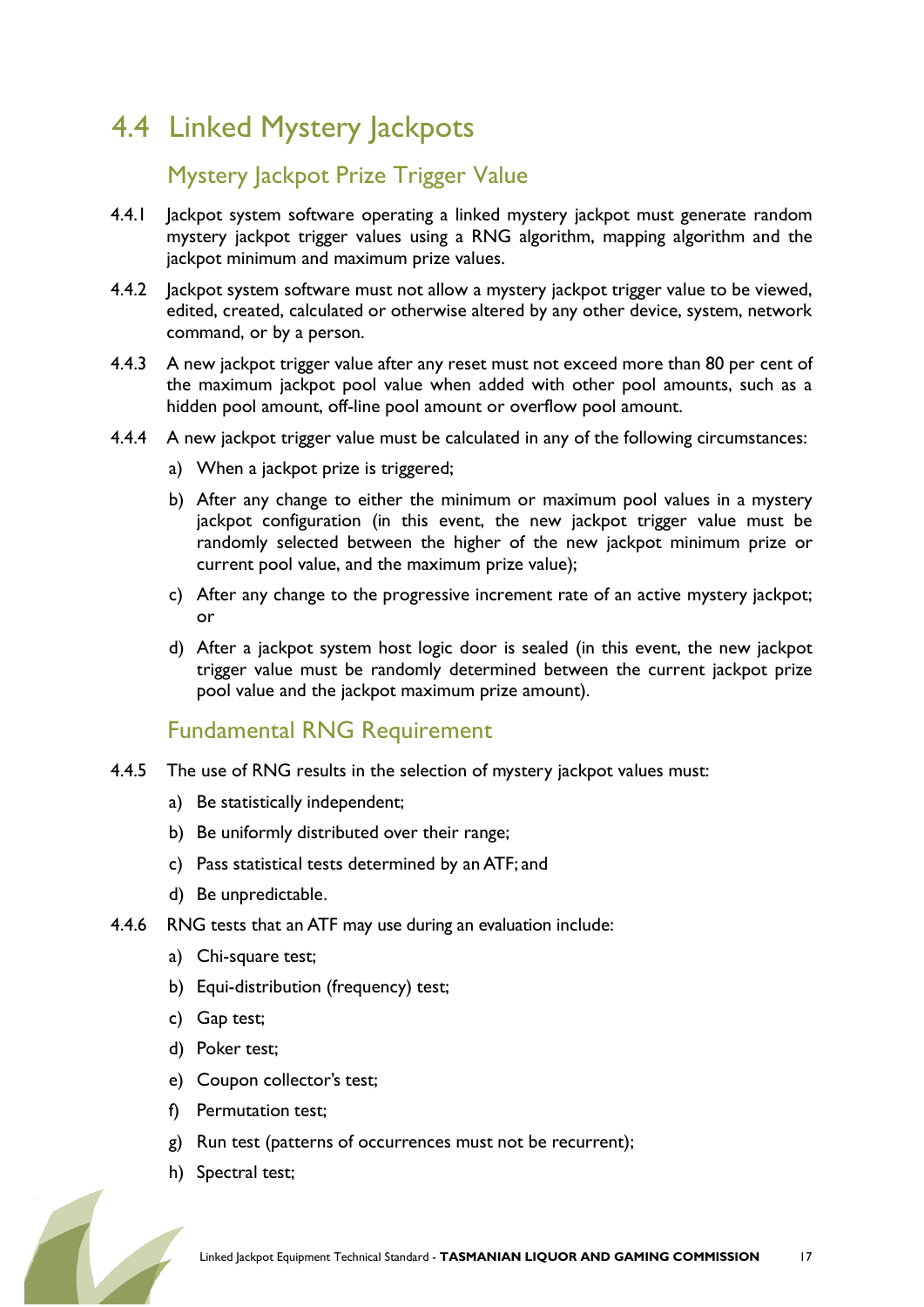- i) Serial correlation test potency and degree of serial correlation (outcomes must be independent from the previous game); or
- j) Subsequences test.

### Cryptographic RNG Requirements

- 4.4.7 For the purposes of this section:
	- a) A direct cryptanalytic attack is when a sequence of previous RNG values is known and it must be infeasible to use this sequence to predict future RNG outcomes. This must occur through the appropriate use of a recognized cryptographic algorithm (RNG algorithm, hash, cipher).
	- b) An input-based attack is when it is not possible to modify the input to the RNG to attack it to put it into a known state, for example by "flushing" existing entropy out of the system.
	- c) A state compromise extension attack is when the internal state of the RNG is known at some point in time, it must not be feasible for knowledge of this state to predict future output. If required by the type of RNG, the RNG must periodically modify its state through the use of external entropy.
- 4.4.8 All new RNG implementations must be cryptographically strong by meeting the requirements set out in this Standard.
- 4.4.9 The RNG must be resistant to the following types of attacks:
	- a) Direct cryptanalytic attack;
	- b) Input-based attack; and
	- c) State compromise extension attack.

### Choice of Algorithm

- 4.4.10 A monitor and a venue operator must only use algorithms that are demonstrated to be cryptographically strong for use in jackpot system software.
- 4.4.11 RNG requirements in this Standard will only apply if they are applicable to the type of RNG chosen.
- 4.4.12 Any RNG implementation must follow parameters specific to the algorithm.

#### Seeding

- 4.4.13 Where seeding is used, the method of the initial seed generation must not allow the same sequence of numbers to be used.
- 4.4.14 The method of seeding must not compromise the security of the RNG.

#### RNG Minimum Period

4.4.15 The period of the RNG must be greater than its range.

#### Minimum Range Requirement

4.4.16 The range of values produced by the RNG must produce event outcome probabilities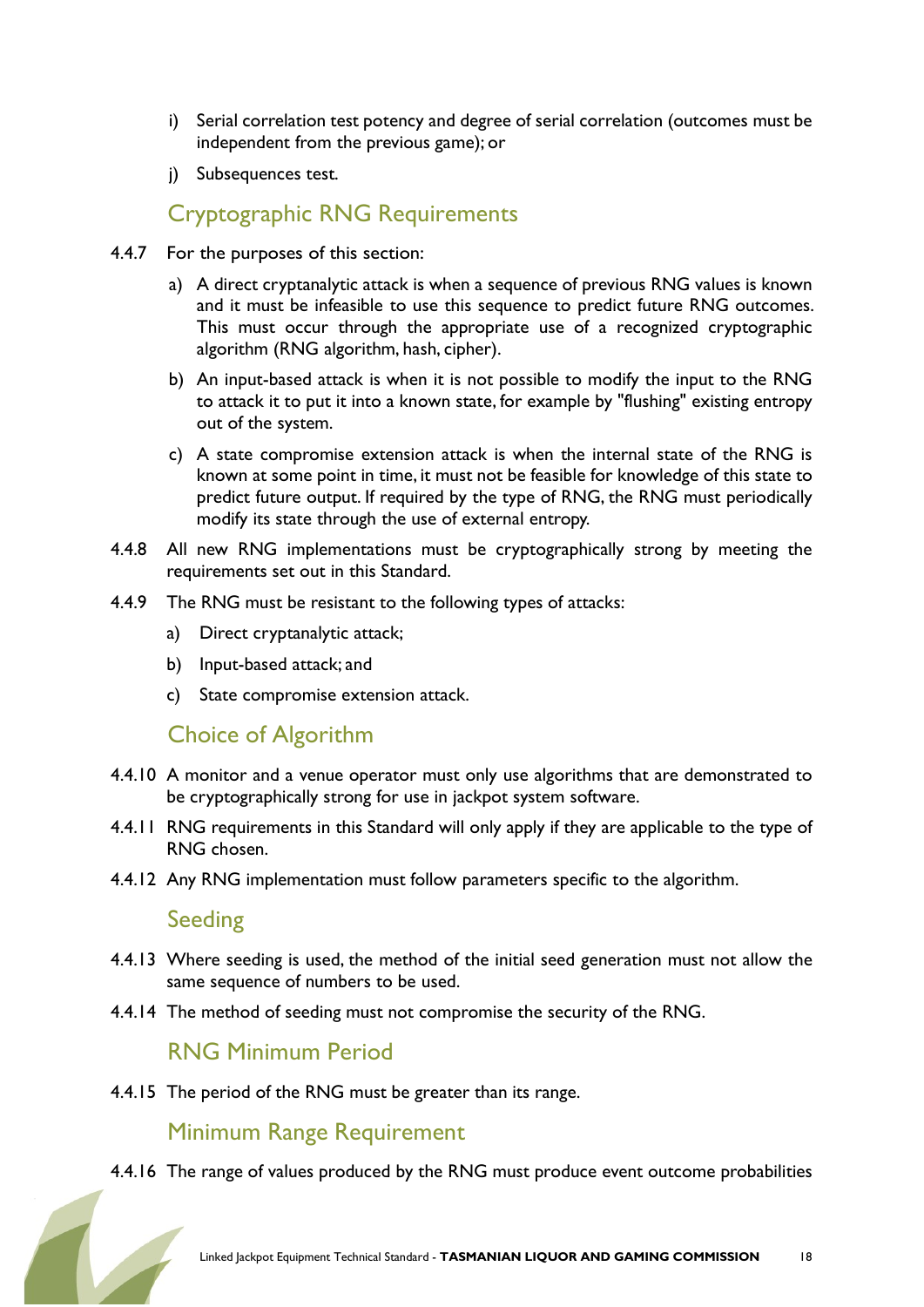to accurately reflect the expected RTP.

#### **Mapping**

- 4.4.17 Mapping of random numbers into mystery jackpot values must be performed by linked jackpot equipment in accordance with the following principles:
	- a) Any outcome derived from the random number generator must be uniformly distributed;
	- b) Any mappings to convert random numbers into mystery jackpot values must be linear, and the distribution of the mapped values is identical to the distribution of the unmapped random number from which they were derived;
	- c) The mapped random number sequence must demonstrate that they are statistically random when subject to the same statistical tests for randomness specified for the base random number generator; and
	- d) The jackpot outcomes which are derived from either a combination of mapped values or directly from the unmapped random numbers must have the same distribution and probability for each of the possible jackpot outcomes within the jackpot range (e.g. reset value to maximum jackpot limit).

#### Scaling Algorithms

- 4.4.18 If a random number with a range shorter than that provided by the RNG is required for some purpose within the jackpot system software, the method of re-scaling (e.g. converting the number to the lower range) is to be designed such that all numbers within the lower range are equally probable.
- 4.4.19 If a particular random number selected is outside the range of equal distribution of re-scaling values, it is permissible to discard that random number, which may be required to eliminate bias.

#### Hardware Based RNGs

- 4.4.20 A hardware RNG may be used for, or as part of, the RNG implementation to generate outcomes that achieve the cryptographic benchmarks, as set out in this section.
- 4.4.21 A hardware RNG must be able to provide sufficient non-deterministic entropy for continuous operation of the game.
- 4.4.22 A hardware RNG must manage insufficient entropy through blocking, until it is available.
- 4.4.23 A hardware RNG must be implemented in accordance with any necessary requirements, as specified by the hardware RNG implementation (e.g. entropy rate limits, output whitening).
- 4.4.24 Whitening of the hardware RNG output may be achieved by combining it with output from a demonstratively secure pseudo RNG.

#### Monitoring of a Hardware RNG

- 4.4.25 Monitoring of a hardware RNG must be implemented to detect if the RNG has deteriorated or malfunctioned.
- 4.4.26 Monitoring of a hardware RNG may be implemented by the hardware device itself.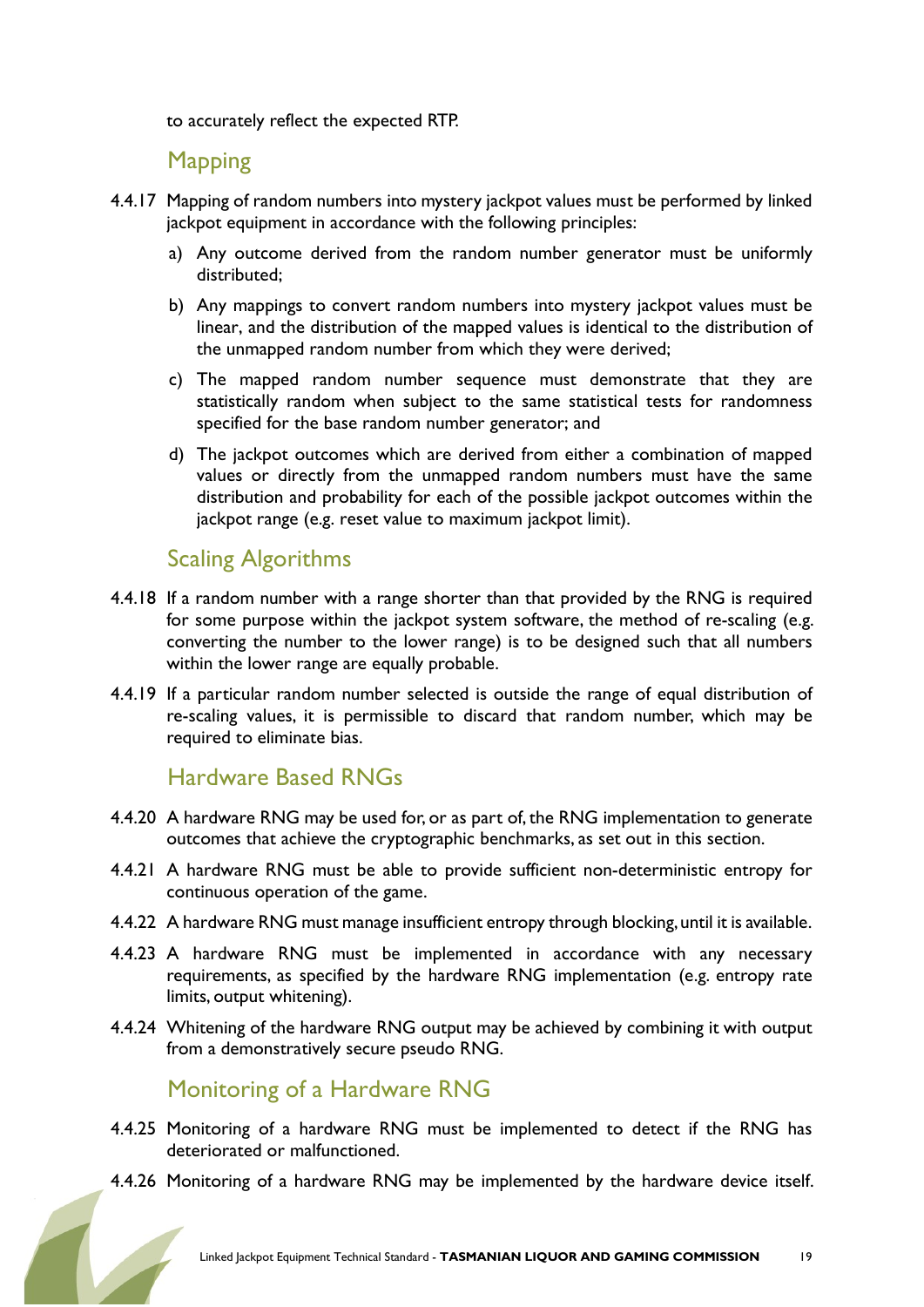Such monitoring includes checks that the RNG remains accessible and is functioning correctly. In the event the device has deteriorated or malfunctioned and randomness of the output is not guaranteed, the linked jackpot equipment must be disabled.

4.4.27 Monitoring of a hardware RNG does not require "run time statistical tests" for continued randomness of output, unless required by the hardware RNG manufacturer.

# 4.5 Jackpot Events and Software Meters

- 4.5.1 Jackpot system software must retain the following information for each jackpot level for each jackpot operated:
	- a) Total turnover received from connected gaming machines or gaming devices;
	- b) Total amount of jackpot prizes won;
	- c) Total jackpot prize pool increments applied (including any diverted amounts, if applicable);
	- d) Total amount of jackpot prize pool increments won;
	- e) Number of times the jackpot has been won;
	- f) Current jackpot prize pool amount; and
	- g) Current jackpot prize diversion pool amount (if any).
- 4.5.2 Jackpot system software must retain the following information for a jackpot system host that is not a venue EMS host:
	- a) Total number of times the logic door has been opened; and
	- b) Total number of times a jackpot system host main door has been opened.
- 4.5.3 All meters must be added to, not incremented. The term "added to" indicates the fetching of the current value from memory, conducting an arithmetic add operation and storage of the accumulated value in memory.

#### Binary Meters

4.5.4 If the metered value exceeds the highest number capable of being stored in that meter, the relevant meter must automatically roll over to "0".

#### Meter Update

4.5.5 A meter must be updated on the occurrence of new events applicable to that meter.

#### Jackpot Reset

- 4.5.6 To minimise the potential for the possibility of a jackpot being won (or appearing to be won) by one or more players at approximately the same time, jackpot system software must give the highest priority to resetting the jackpot pool after a jackpot trigger event is received.
- 4.5.7 Jackpot system software must execute a jackpot pool reset no later than three seconds after a jackpot trigger event is received or determined (e.g. in the case of a mystery jackpot).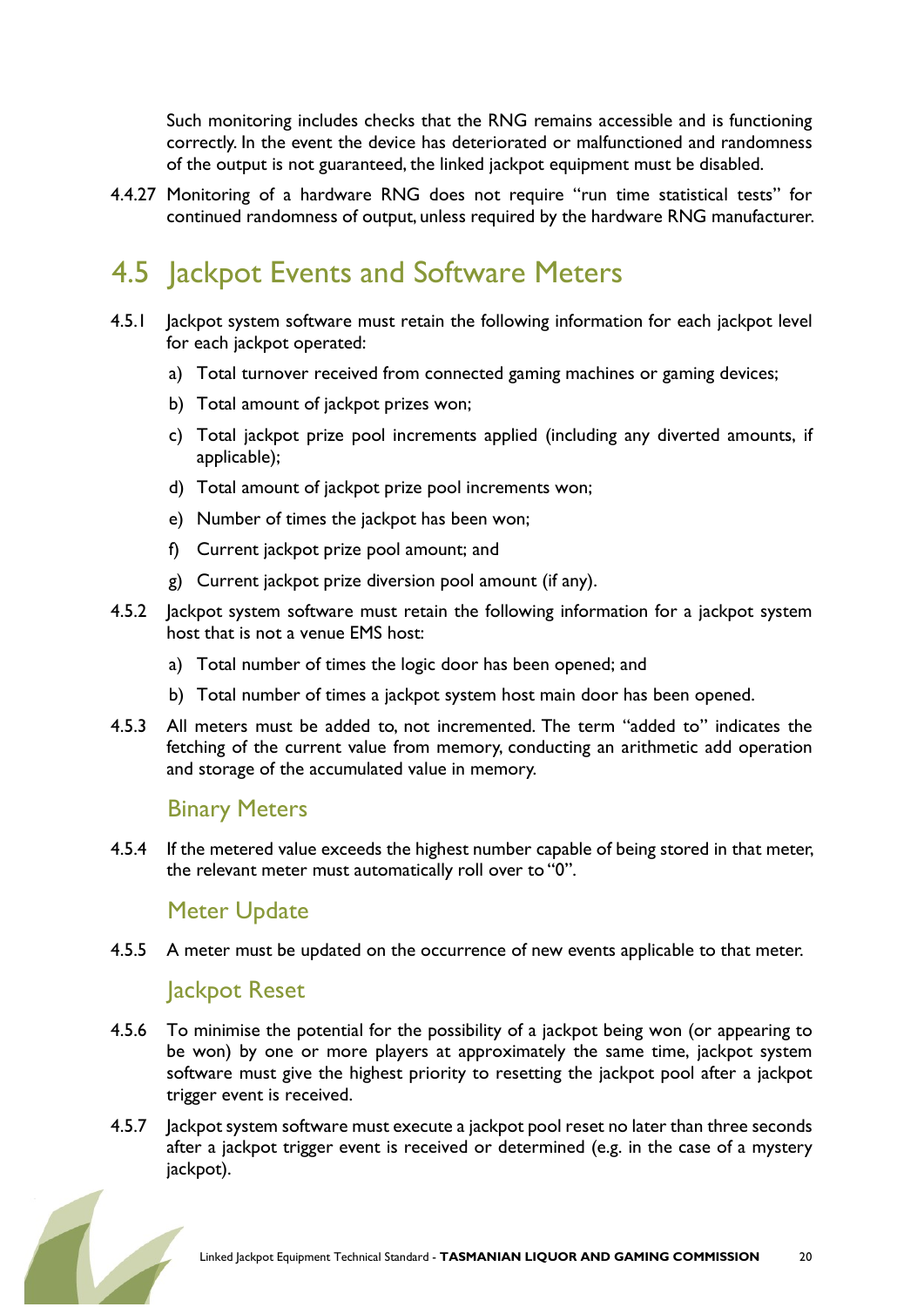4.5.8 Jackpot system software must record details of each jackpot hit and prize payment (including exact time the hit was detected, exact time the prize payment was initiated and winning device identifier) and enable access to such records to assist in diagnostics and potential simultaneous, or near-simultaneous, jackpot award disputes.

# 4.6 Jackpot Shutdown / Re-activation

- 4.6.1 A monitor or a venue operator must only use linked jackpot equipment that is capable of immediately enforcing a jackpot shutdown if any of the following events occur:
	- a) The gaming hours of the casino, hotel or licensed club have expired;
	- b) A door open event is registered on the jackpot system host;
	- c) A signature failure of the jackpot system software;
	- d) A signature failure of the venue EMS host;
	- e) A logic cage open or equivalent event on the venue EMS host;
	- f) An internal fault with the jackpot system host;
	- g) No relevant jackpot displays are operational;
	- h) The communication link between the jackpot system host and the venue EMS host fails;
	- i) A jackpot has been eliminated or suspended; or
	- j) A venue EMS host functioning as a jackpot system host is unable to send its meters to the central EMS host for a period longer than 48 hours.
- 4.6.2 A jackpot system host or jackpot system software must have the ability to manually command a jackpot shutdown.
- 4.6.3 In the event a jackpot is shutdown, the following must occur:
	- a) Clear indication must be given to players that the jackpot is not operating (e.g. by saying "Jackpot Closed" on LED displays); and
	- b) It must not be possible for the jackpot to be won while in the shutdown state.
- 4.6.4 Re-activation of a jackpot from the shutdown state must return the jackpot with the identical parameters, including jackpot value and increment percentages, as before the shutdown.
- 4.6.5 On re-activation for linked mystery jackpots, hidden win amounts may be re-calculated in the range of current jackpot value and maximum jackpot amount, and in this event, the jackpot system software must pick a new number in the range of the current (recovered) amount and the maximum. The requirements set out under section 4.4.3 of this Standard are applicable in relation to this section.

# 4.7 Jackpot System Software Resumption after Restart

- 4.7.1 If jackpot system software is resumed after a restart, the following procedures must be performed:
	- a) Communications to any external device must not begin until the jackpot system

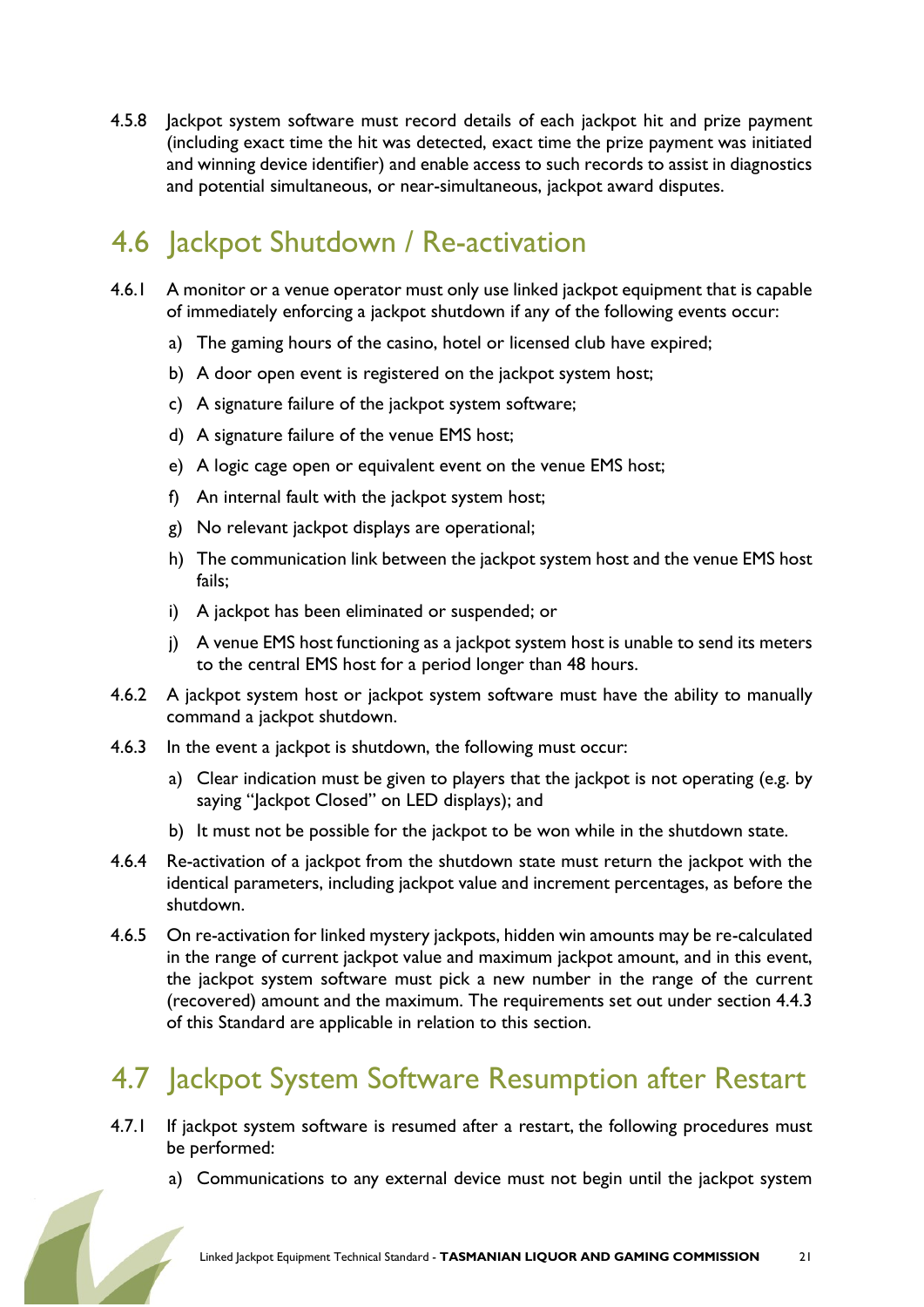software resumption routine is completed successfully; and

- b) All control programs and critical memory have been checked and cleared of corruption.
- 4.7.2 Jackpot system software must be able to detect any change in any jackpot system software program from when a jackpot system host was last powered down or interrupted.
- 4.7.3 If a change to the jackpot system software has been detected, the jackpot system host must lock-up, displaying an appropriate message until the lock up is cleared by an approved method.

# 4.8 Hashing Algorithm

- 4.8.1 A jackpot system host or jackpot system software must act upon an external command (system generated or manually by the monitor or venue operator) to conduct a verification of all program memory, firmware or PSD that influences the operation of that jackpot system host or jackpot system software, or influences the outcome of a jackpot.
- 4.8.2 A jackpot system host or jackpot system software must implement a variable signature hashing algorithm with externally provided initiating parameters.
- 4.8.3 A jackpot system host or jackpot system software must use a hashing algorithm as required by the Australian/New Zealand Gaming Machine National Standard, or use a hashing algorithm that is demonstratively peer reviewed and secure.
- 4.8.4 Hashing algorithms that use primitive techniques, such as parity or simple checksum byte, must not be used.
- 4.8.5 Hashing algorithms that do not meet the requirements of the Australian/New Zealand Gaming Machine National Standard must be supported by a certificate from an ATF that describes its assessment of the suitability of that algorithm.

# 4.9 Jackpot Recovery

- 4.9.1 To enable recovery of the current value of jackpot prize pool amounts in the case of a jackpot system host or jackpot system software failure, either:
	- a) The current value of all jackpot prize pool amounts must be stored in at least one other physically separate device from the jackpot system host, (it is not sufficient to rely on the amount displayed unless it can be shown that a jackpot system host failure would not corrupt the amount displayed at the time of failure); or
	- b) The current value of all jackpot prize pool amounts can be accurately calculated from other metering information.

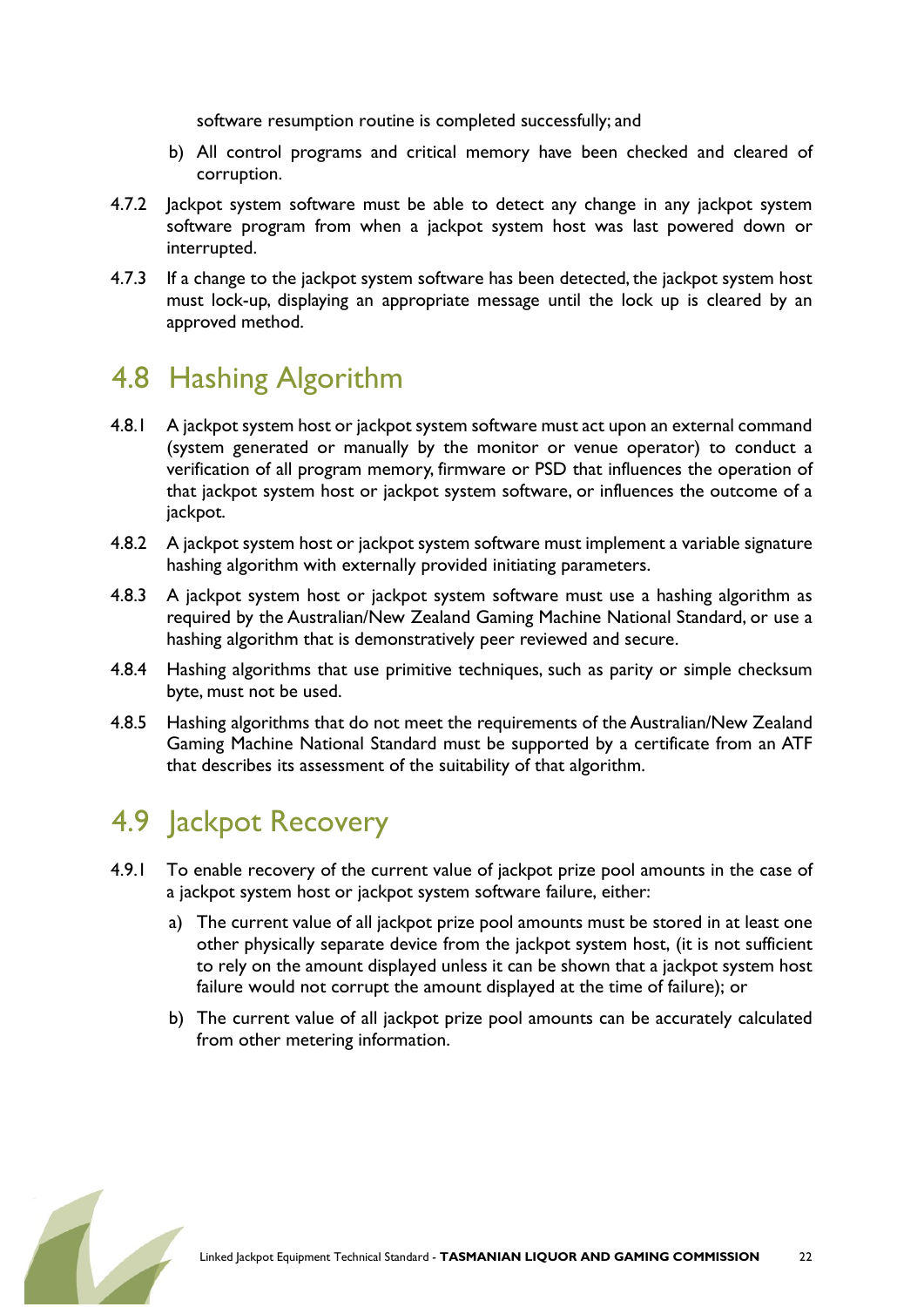# 5 Jackpot Display

### 5.1 General Jackpot Display Principles

- 5.1.1 The following must occur for all jackpot displays and messaging:
	- a) Unauthorised access must not be able to occur to alter the display content or display parameters;
	- b) Jackpot display signage must only be used for intermittent advertising purposes so as the display remains predominantly a jackpot display device; and
	- c) Jackpot prize pool values are to be displayed frequently so as players are kept informed of the current state of jackpot prize pool amounts.

### 5.2 Jackpot Prize Pool Display

- 5.2.1 A jackpot prize pool display must show the following information:
	- a) The current jackpot prize pool values for each jackpot level. The display of the jackpot prize may be incremented from its previous resting value (e.g. odometer effect). The display must accurately reflect the actual jackpot prize pool value within 10 seconds since the last turnover contribution;
	- b) Jackpot level identification (e.g. the level number or level name);
	- c) The maximum jackpot prize pool amount for each level of each connected mystery jackpot; and
	- d) For any linked jackpot arrangement operating with a maximum prize amount, a notification of what the maximum prize amount is, and the treatment of jackpot contributions if the maximum prize is reached.

# 5.3 Jackpot Display Controller

- 5.3.1 A jackpot display controller must be able to be programmed to accommodate the following display output modes:
	- a) Jackpot prize pool values;
	- b) Jackpot winner notification; and
	- c) Messaging advising communications have been lost with the connected jackpot system host.
- 5.3.2 A jackpot display controller must only generate display content relative to the linked jackpot arrangement(s) it is connected to and must always conform to the approved rules and conditions, if any, of that linked jackpot arrangement(s).

# 5.4 Jackpot Winner Notification

5.4.1 When the winning of a jackpot prize happens, the following notifications must occur,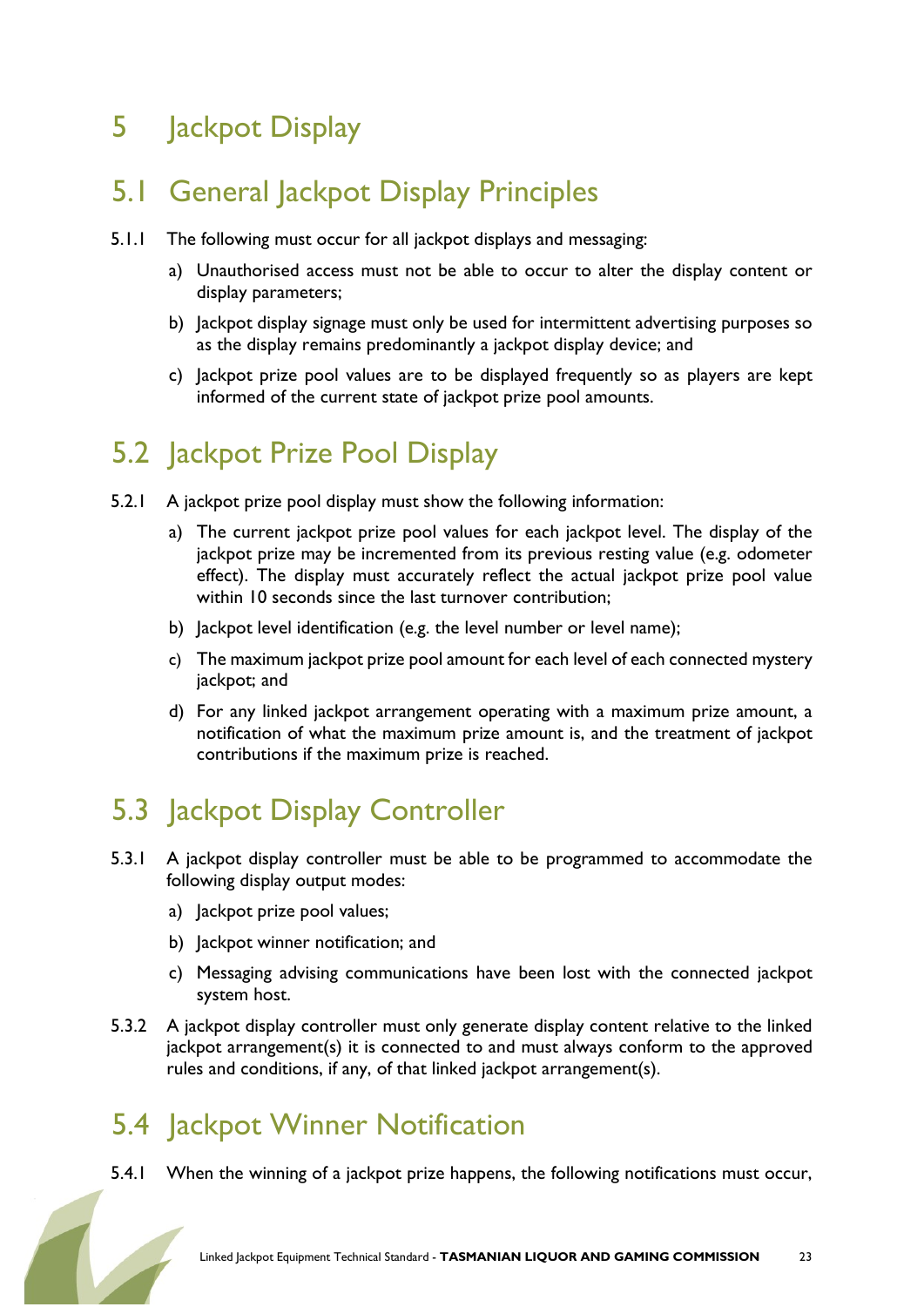unless all the information on the display is otherwise provided for on all the participating gaming machines or gaming devices:

- a) Audible notifications;
- b) Visual indication of the win on any connected jackpot prize pool display, including:
	- the jackpot prize pool amount won;
	- ii) the jackpot level number or name; and
	- iii) the winning gaming machine or gaming device floor number.
- c) Visual indication of such an event on the winning gaming machine or gaming device; and
- d) A jackpot win event is logged (including the exact time the jackpot win event is received and the gaming machine or gaming device to which the jackpot prize is paid).
- 5.4.2 The notification of the winning of any jackpot must be passed by electronic means to the winning gaming machine or gaming device, which must then advise the player that they have won the jackpot and the amount that they have won.
- 5.4.3 Jackpot payment methods must always comply with the Commission's requirements.
- 5.4.4 The method of "resetting" jackpot displays to no longer show the last win details must require the use of a jackpot reset key at the jackpot controller or use a secure software command from the EMS.

### 6 Auditability

### 6.1 General

- 6.1.1 A jackpot system host or jackpot system software must provide functionality to facilitate inspection.
- 6.1.2 Access to the audit functionality must be restricted to prevent unauthorised access.

# 6.2 Identification of a Jackpot System Host

- 6.2.1 A jackpot system host that is not a venue EMS host must have a manufacturer's identification plate permanentlyaffixed to the exterior of the cabinet and it must display the following information:
	- a) The manufacturer;
	- b) A unique serial number;
	- c) Model number; and
	- d) The date of manufacture.
- 6.2.2 The identification plate must be located such that it can be easily read.
- 6.2.3 The revision level of a PCB must be identifiable (if track cuts and/or patch wires are added to a PCB then a new revision must be assigned to the assembly).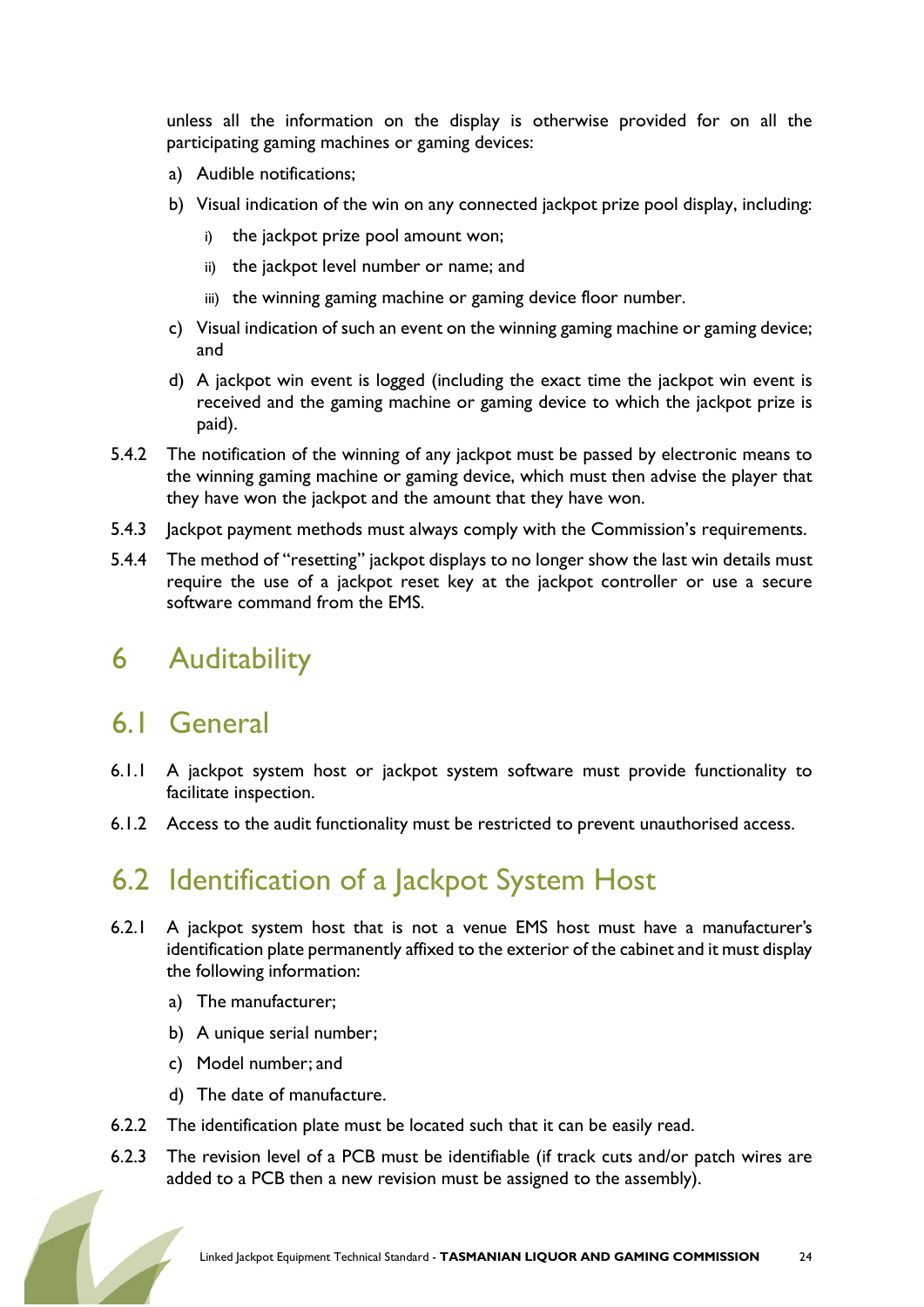- 6.2.4 A PSD must be clearly labelled with sufficient information to identify the software and revision level of the software stored within the PSD.
- 6.2.5 A PSD located in the executable space of a critical processor must be socketed for external verifications.

### 6.3 Audit Mode

- 6.3.1 A jackpot system host that is not a venue EMS host must provide a method that enables validation of its jackpot system software.
- 6.3.2 The method for validation of jackpot system software that is not part of a venue EMS host must provide for the following steps to be undertaken at the jackpot system host:
	- a) The input and display of a signature key;
	- b) The display of an identifier for each PSD; and
	- c) The display of the HMAC-SHA256 signature for each PSD, or other approved algorithm for the signature key entered.
- 6.3.3 An application must be made to the Commission for other validation methods relating to jackpot system software. The supplier, monitor or venue operator must provide the following details to the Commission if other validation methods are proposed to be used:
	- a) The accuracy and integrity of the proposed method;
	- b) The ability to conduct validation whilst the jackpot system host and jackpot system software are operating;
	- c) The ability to conduct field validation at a casino, hotel or licensed club; and
	- d) Certification of the method by an ATF.

### 6.4 Access Detection

6.4.1 A logic door open event must be stored for at least 14 days after the event, with and without mains power being available to the jackpot system host.

# 7 **Jackpot System Source Code**

- 7.1.1 A supplier, monitor or venue operator must not allow closed source software to be used to provide functions that are central to the operation of linked jackpot equipment, which include:
	- a) Installation and configuration of jackpot parameters;
	- b) RNG operation;
	- c) Monitoring and recording of gaming machine or gaming device contributions, transactions and significant events;
	- d) Protection of non-volatile memory;
	- e) Jackpot control and monitoring functions;

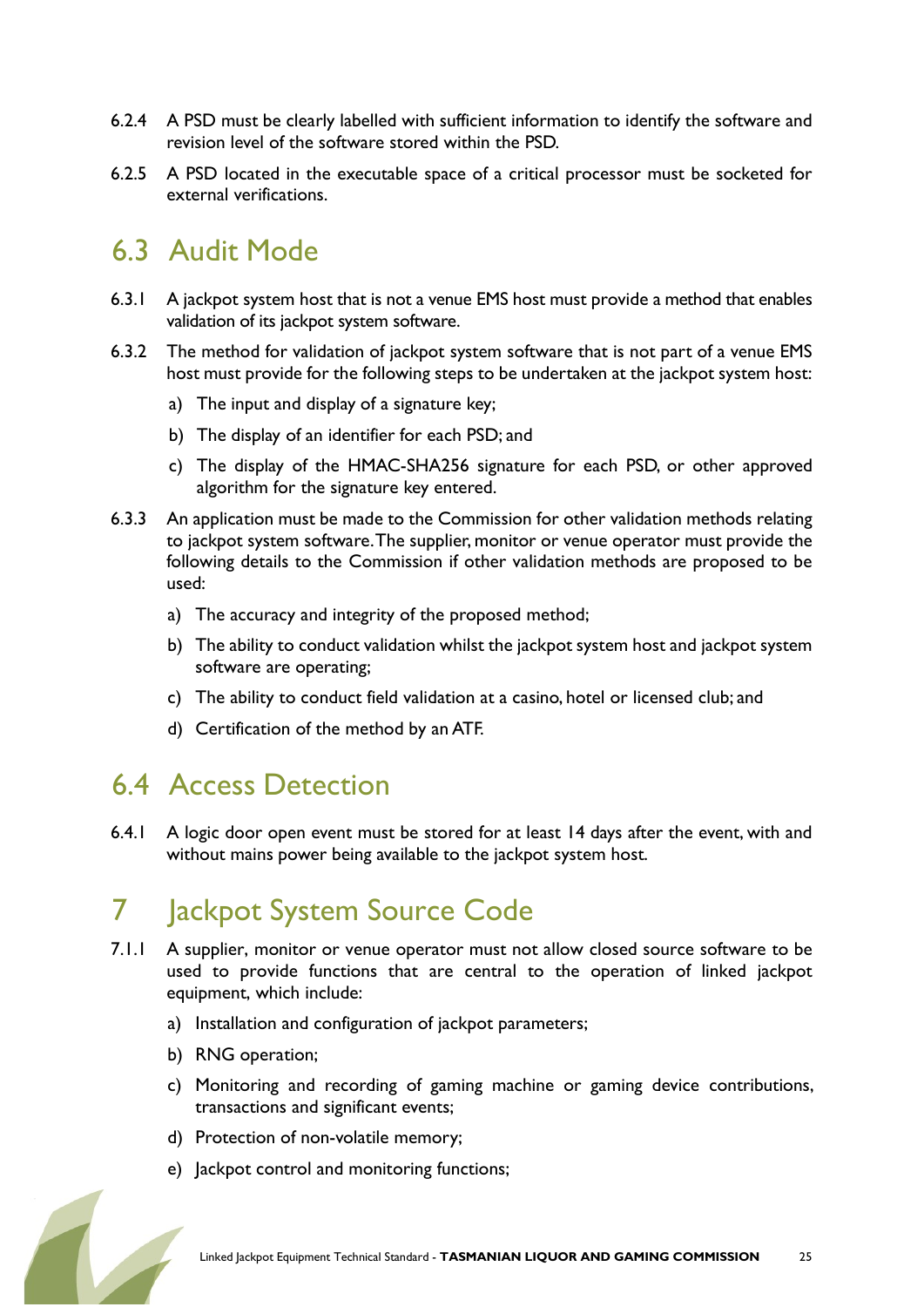- f) Security monitoring; and
- g) Linked jackpot equipment software verifications.

# 8 **Jackpot System Host Communication Protocol**

- 8.1.1 A jackpot system host or its jackpot system software must incorporate protocol-based communication to enable communication with an EMS.
- 8.1.2 A communication protocol must include error control, flow control and link control (for remote connection) capabilities.
- 8.1.3 A communication protocol must make use of cyclic redundancy checks (CRCs) or the equivalent.
- 8.1.4 A communication protocol must not use only parity or simple checksum byte to perform validation of transmitted data.
- 8.1.5 A communication protocol must be able to withstand varying error rates.

### On-line Real Time Communications

8.1.6 A linked jackpot arrangement must be immediately disabled by the monitor if the EMS loses communications with linked jackpot equipment and the EMS is not capable of recording jackpot events.

### 9 Approval Submission Requirements

### 9.1 General

- 9.1.1 This section describes what must be provided to an ATF for evaluation, prior to being submitted to the Commission for approval.
- 9.1.2 Submissions (other than source code) must be in English.

# 9.2 Supply of Documentation

- 9.2.1 A supplier, monitor or venue operator must provide all linked jackpot equipment operator and service manuals to the representing ATF, and the Liquor and Gaming Branch on request.
- 9.2.2 The manuals referred to in section 9.2.1 must describe the operation and maintenance requirements of linked jackpot equipment.
- 9.2.3 The following information must be included in linked jackpot equipment manuals in order to assist operator staff and service personnel in the performance of their duties:
	- a) Hardware and equipment specifications;
	- b) Installation instructions, including mechanical installation instructions (e.g. removal of transportation hardware, mounting methods for stability and safety, surrounding clearances);

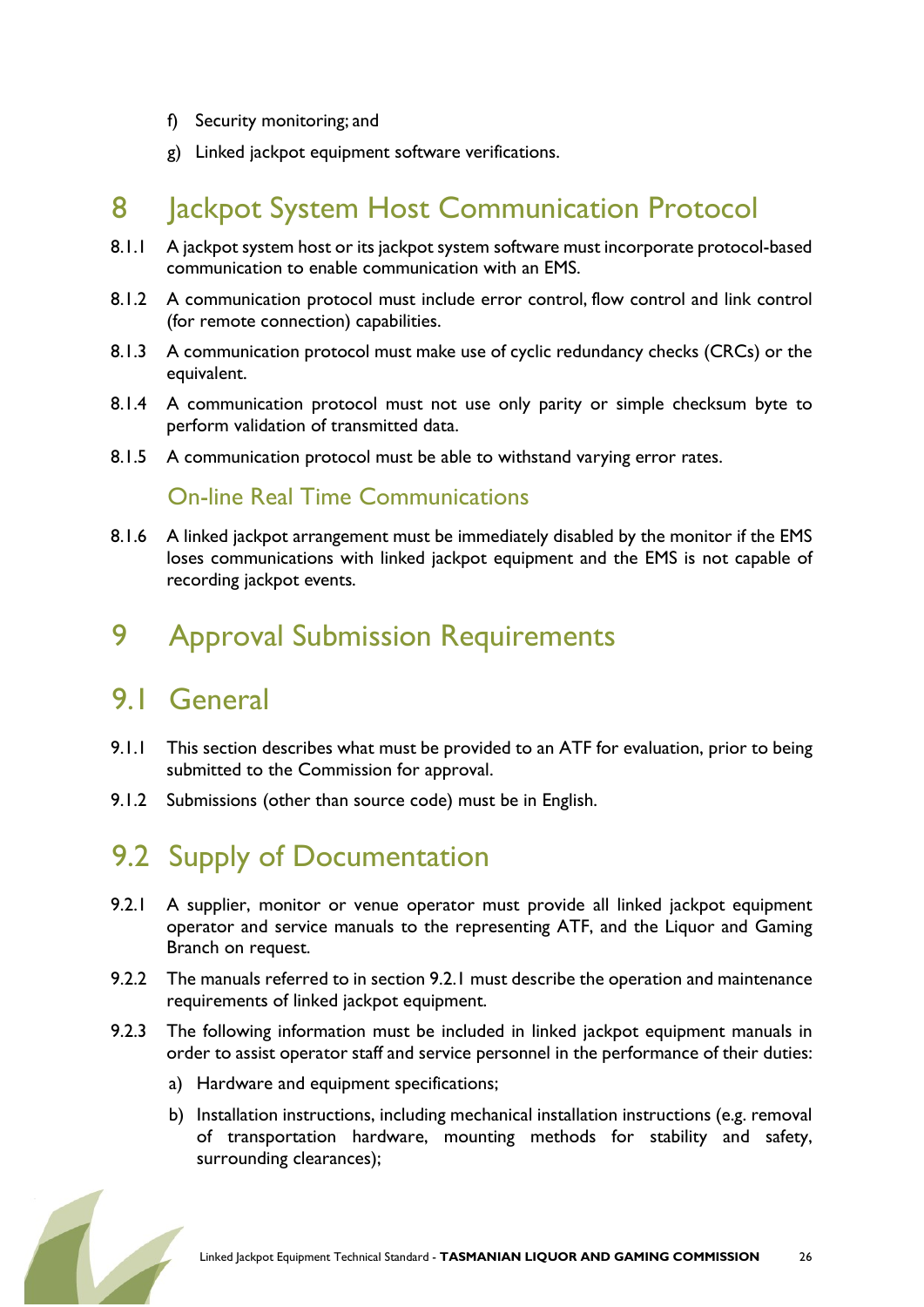- c) Commissioning instructions, covering the entering of various parameters as part of the commissioning process;
- d) Diagrams showing details of all major components and connectivity of linked jackpot equipment;
- e) Information detailing the replacement of major components, including parts lists;
- f) A comprehensive description of the linked jackpot equipment operation in audit mode and any test modes;
- g) Details of any routine maintenance required;
- h) A fault-finding chart and repair instructions, including details of skill levels or training required to clear faults;
- i) Instructions regarding the execution of jackpot system software and jackpot display controller configuration options; and
- j) RAM clear instructions.

### 9.3 Full Hardware Submission

9.3.1 For a full hardware submission of a new jackpot system host or jackpot display controller, a supplier, monitor or venue operator must provide the following information to the representing ATF, and the Liquor and Gaming Branch on request.

#### General

- 9.3.2 A supplier, monitor or venue operator must supply the new linked jackpot equipment or components that require evaluation (e.g. jackpot system host or jackpot display controller).
- 9.3.3 A supplier, monitor or venue operator must supply the definition of the linked jackpot equipment or components.
- 9.3.4 A supplier, monitor or venue operator must supply the equipment model name.
- 9.3.5 A supplier, monitor or venue operator must supply the equipment model number.
- 9.3.6 A supplier, monitor or venue operator must provide the following information to minimise testing time and costs, where the hardware submitted is a variation of a previously approved model:
	- a) Jurisdiction in which the equipment is approved;
	- b) Model number;
	- c) Version number;
	- d) Copy of approval notice;
	- e) Significant differences; and
	- f) Date of approval.
- 9.3.7 A supplier, monitor or venue operator must supply test equipment to assist in the evaluation process.
- 9.3.8 A supplier, monitor or venue operator must provide instructions and operation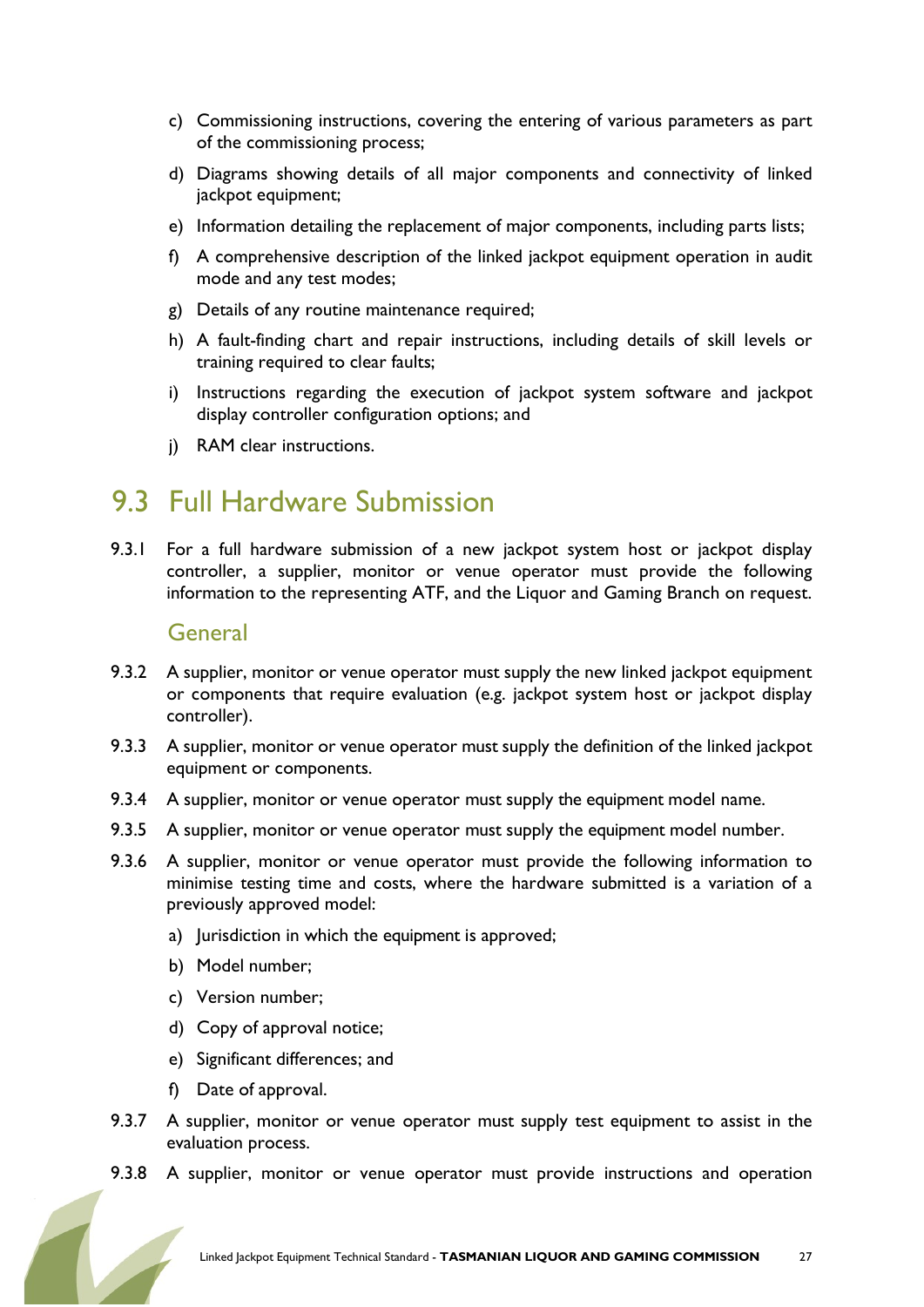manuals for test equipment.

9.3.9 A supplier, monitor or venue operator must supply current operational installation and service manuals which are relevant to the submission.

Cabinet (where the jackpot system host is not a venue EMS host)

- 9.3.10 A supplier, monitor or venue operator must provide an overview of the linked jackpot equipment, including cabinet modules, illustrations, dimensions, and table of part numbers for the main cabinet modules.
- 9.3.11 A supplier, monitor or venue operator must provide relevant electrostatic and any other relevant certifications demonstrating the equipment's ability to withstand failure due to interference.
- 9.3.12 A supplier, monitor or venue operator must provide an identification plate to be externally mounted on the side of the equipment, if not already affixed.
- 9.3.13 A supplier, monitor or venue operator must provide extension cables for door photo-optic detectors and any other hardware, so that the machine may be tested with doors opened.

PCBs (where the jackpot system host is not a venue EMS host)

9.3.14 A supplier, monitor or venue operator must provide a table of primary and secondary PCBs, which includes name/description and part number.

### Electronic Components

- 9.3.15 A supplier, monitor or venue operator must provide complete schematic diagrams of all sub-systems.
- 9.3.16 A supplier, monitor or venue operator must provide a wiring loom/harness connection diagram(s).
- 9.3.17 For the jackpot program storage media used by a jackpot system host, a supplier, monitor or venue operator must provide the following:
	- a) Model;
	- b) Type;
	- c) Size; and
	- d) Spare (blanks) PSDs.

# 9.4 Software

- 9.4.1 A supplier, monitor or venue operator must provide the following documentation to the representing ATF, and the Liquor and Gaming Branch on request, for any new jackpot system software or jackpot display controller software submission:
	- a) A general overview of the system, describing how software and hardware are integrated;
	- b) Program block diagrams and flow charts for the software; and

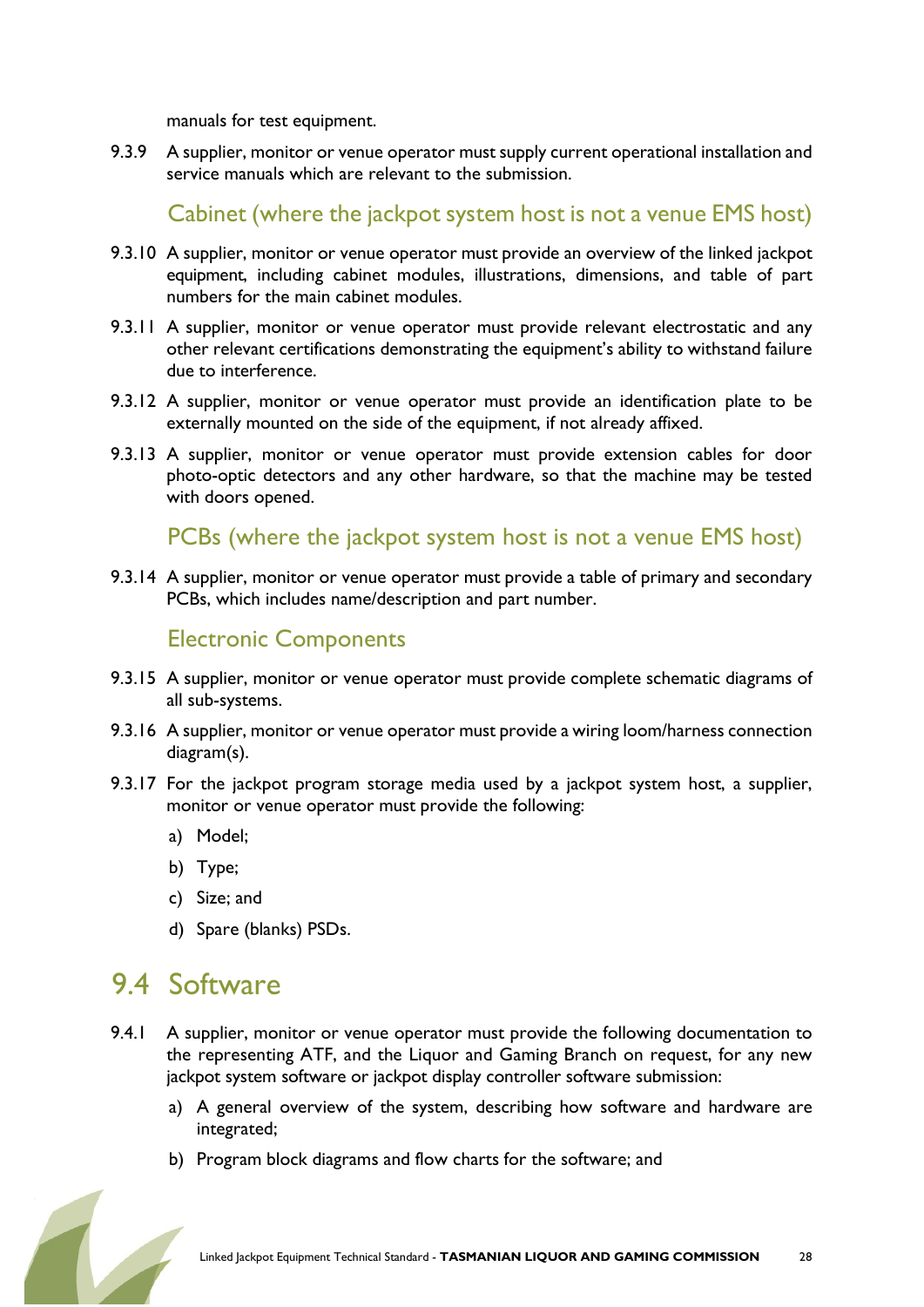- c) Software compilation environment.
- 9.4.2 A supplier, monitor or venue operator must provide the following information to the representing ATF, and the Liquor and Gaming Branch on request, for all software submissions:
	- a) Software names and version numbers;
	- b) A jackpot system host or other linked jackpot equipment model(s) and any hardware dependencies;
	- c) Submission date; and
	- d) Source code details.
- 9.4.3 The software submission must only contain those files, images and PSDs required for the testing of the referenced software submission.

### Source Code and Build Output

- 9.4.4 For all open-source software included in the submission, a supplier, monitor or venue operator must provide the following information to the representing ATF, and the Liquor and Gaming Branch on request:
	- a) Source code files,
	- b) Make or batch files,
	- c) Map files,
	- d) Master images, and
	- e) Any other files used in conjunction with the master images.
- 9.4.5 For all closed-source software included in a submission, a supplier, monitor or venue operator must provide the following to the ATF, and the Liquor and Gaming Branch on request:
	- a) Master images from the closed-source development environment; and
	- b) Any other files used in conjunction with the master images.
- 9.4.6 A supplier, monitor or venue operator must have provisions in place to allow appropriate access to the closed source code to the representing ATF, and the Liquor and Gaming Branch on request, for the purpose of investigating software faults.
- 9.4.7 A supplier, monitor or venue operator must provide arrangements with closed source software vendors to the ATF, and the Liquor and Gaming Branch on request.
- 9.4.8 A supplier, monitor or venue operator must provide a master image that is identical to the image installed on a linked jackpot equipment's PSD.

### Compilation Environment

- 9.4.9 For all software included in a submission, a supplier, monitor or venue operator must provide the following to the ATF, and the Liquor and Gaming Branch on request:
	- a) The necessary development environment, or access to that environment, where software development facilities differ from those available within the evaluation laboratory; and

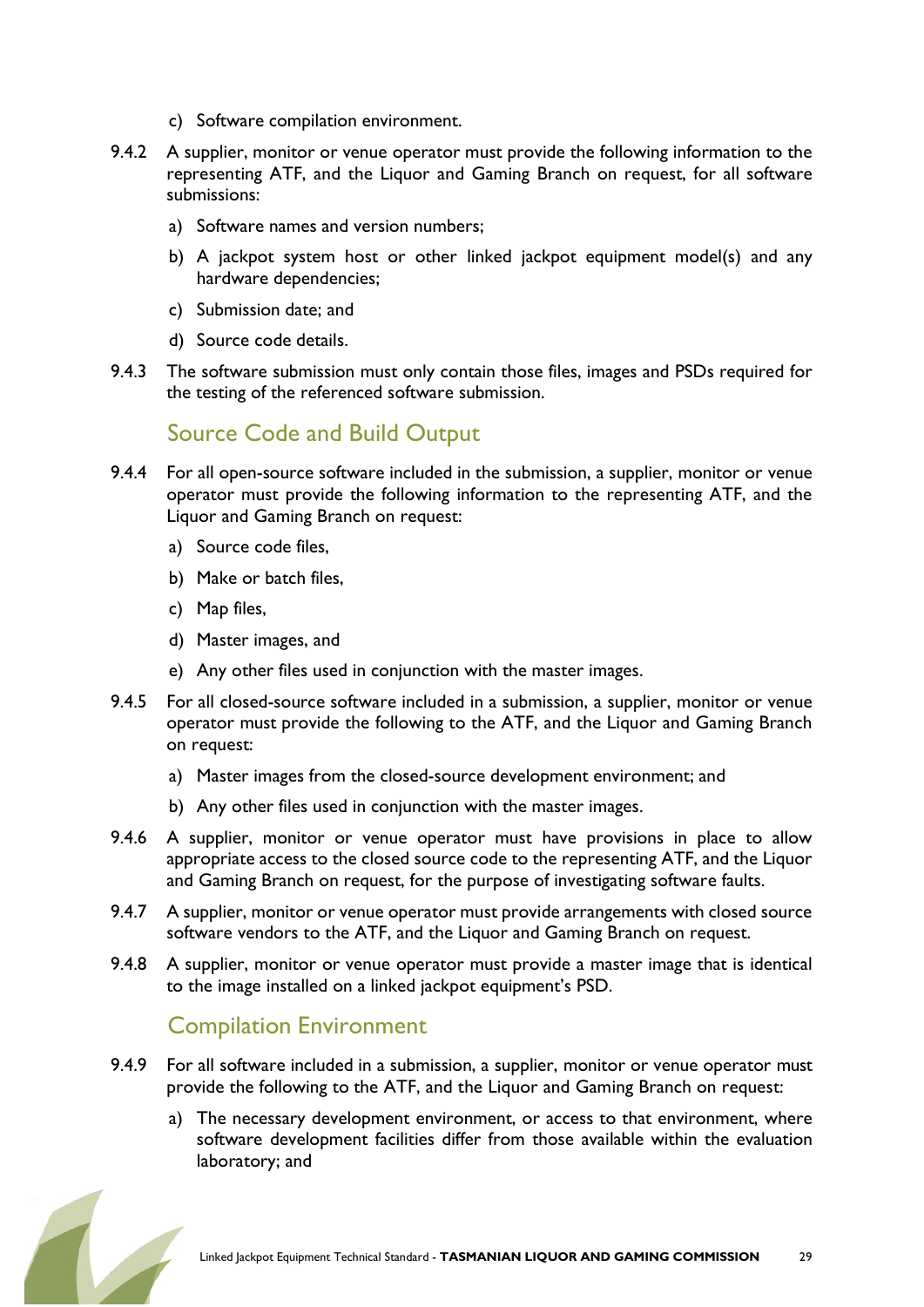- b) User guides, programming guides, instructions and/or manuals necessary to create the software.
- 9.4.10 The output of the compilation or build process must be reproducible on subsequent builds for at least the software components that provide functions that are central to the operation of the jackpot system host or jackpot system software.
- 9.4.11 Where the output of the compilation or build process is entirely reproducible on subsequent builds, the output must be able to be verified against the master images provided in the software submission.
- 9.4.12 Where the output of the compilation or build process is not entirely reproducible on subsequent builds, an independently certified witness build must be performed, such that:
	- a) The build environment, build process and all inputs are fully documented and verified by the ATF;
	- b) The subject of the evaluation by the ATF must be the software resulting from the successful verification at (a);
	- c) The software deployed to production must be the software resulting from the successful verification at (a); and
	- d) All software components that will change if the build is repeated must be identified by a supplier, monitor or venue operator.
- 9.4.13 Alternatively, where witness builds are not performed:
	- a) Non-reproducible build elements must not relate to functions central to the integrity of the linked jackpot equipment (refer to section 7.1.1) and this must be verified by the ATF;
	- b) A supplier, monitor or venue operator must supply a tool that verifies the source input and distinct build output changes are as expected (e.g. through file-by-file comparison or equivalent) so that submitted production software can be verified; and
	- c) The verification tool must clearly identify a failure of verification wherever the source input or build outputs are unexpectedly different.
- 9.4.14 If any special software or hardware tools need to be used by an ATF to verify software due to copy or intellectual property protection, these tools must be supplied free of charge by a supplier, monitor or venue operator. If the tools are not available, a supplier, monitor or venue operator must develop and supply them to the ATF free of charge.
- 9.4.15 All software and manuals provided must be legal and licensed copies.

### Program Storage Devices (PSDs)

- 9.4.16 A supplier, monitor or venue operator must provide:
	- a) PSDs containing the software submitted;
	- b) Any instructions, hardware or software required to enable an ATF to:
		- i) generate and install software images onto PSDs from the files contained within the software submission;

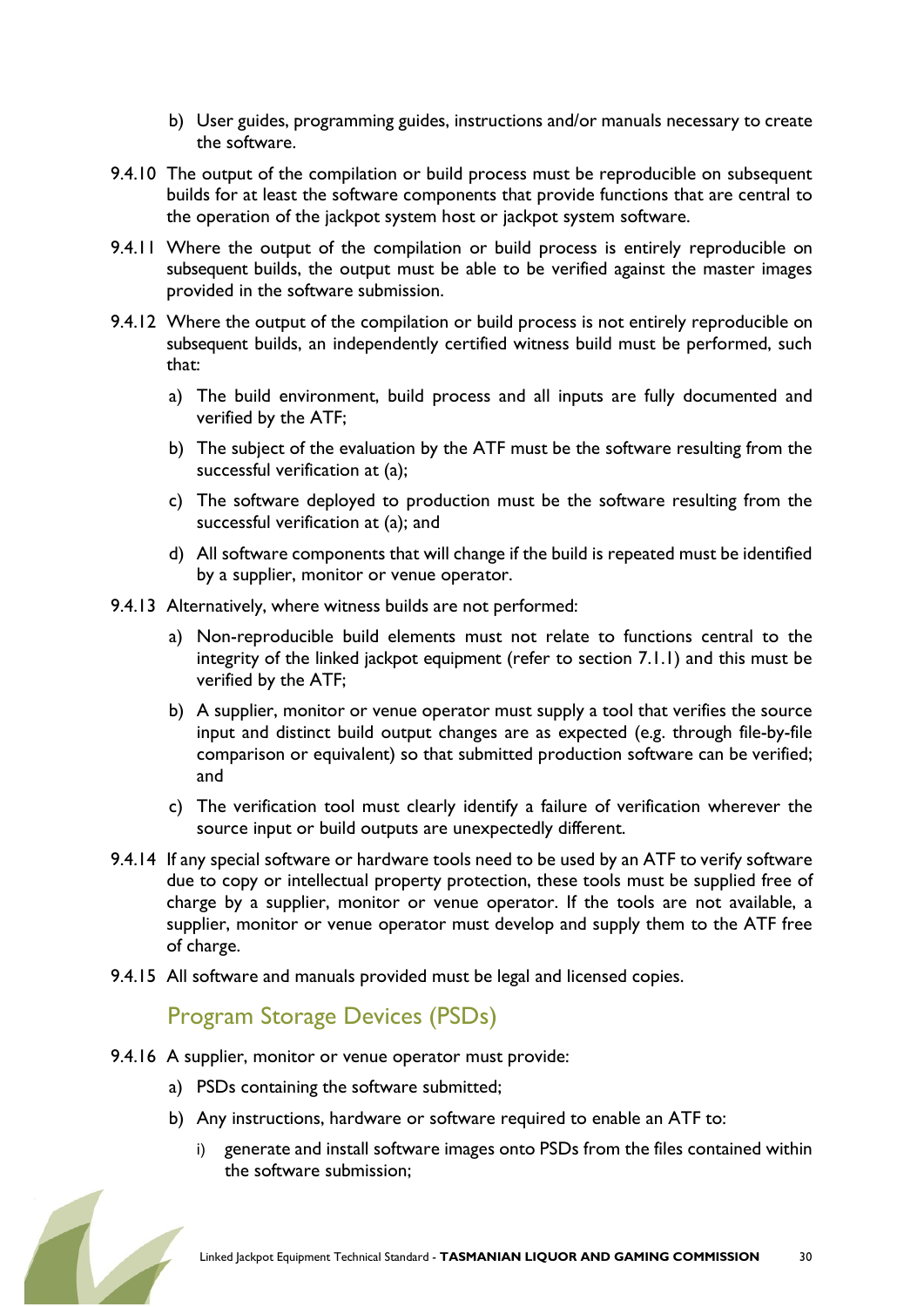- ii) extract images from PSDs; and
- iii) verify extracted images against the PSD image files provided with the submission.
- c) For each PSD:
	- i) a hashing algorithm type;
	- ii) a hashing algorithm signature; and
	- iii) a PSD image file.

#### Miscellaneous Functions

- 9.4.17 A supplier, monitor or venue operator must provide test mode details in the service manual and/or displayed intest mode on the linked jackpot equipment.
- 9.4.18 A supplier and monitor must have clear RAM clear procedures in place for technicians.

#### Fault Conditions

9.4.19 A supplier or monitor must provide RAM fault condition details and instructions in jackpot equipment service manuals.

#### Random Number Generator

- 9.4.20 A supplier or monitor must provide full details in technical terms of random number algorithms used for mystery jackpot functions.
- 9.4.21 A supplier or monitor must provide all text and journal references used in the design of the RNG.
- 9.4.22 A supplier or monitor must provide information detailing all points in jackpot system host operation where the RNG is activated, updated, or numbers are obtained, including details of background RNG activity.
- 9.4.23 A supplier or monitor must provide information that explains the seeding process of the RNG.
- 9.4.24 A supplier or monitor must provide a detailed flow chart and software listing of the RNG process.
- 9.4.25 A supplier or monitor must provide results for any empirical and/or theoretical tests conducted on the RNG.

#### System Security/Integrity

- 9.4.26 A supplier or monitor must provide details of all dual in-line package switch settings, jumpers, wire wrap selectable options or other external mechanisms by which the functioning of the jackpot system host, linked jackpot equipment or jackpot system software may be affected in the service manual.
- 9.4.27 A supplier or monitor must provide details of all program checks and when they are performed.

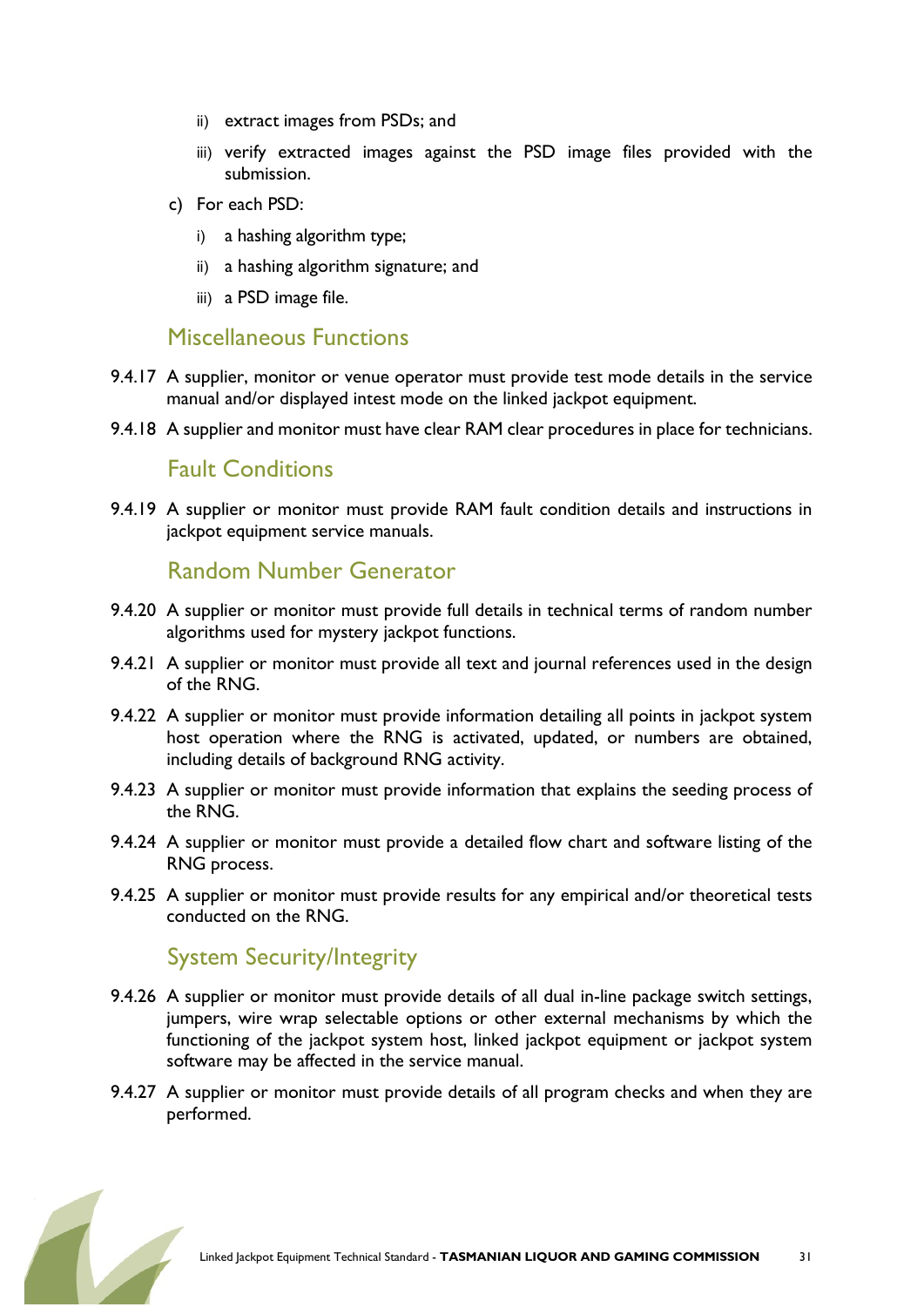### Data Retention

- 9.4.28 A supplier or monitor must provide information that describes the jackpot system host or linked jackpot equipment program state retention and recovery capabilities, and procedures in the event of a mains power outage or RAM corruption.
- 9.4.29 A supplier or monitor must provide information that details power down procedures.
- 9.4.30 A supplier or monitor must provide information that fully describes the functions and tests performed on initial start-up of the jackpot system host, including the method of detection of corrupted critical memory.
- 9.4.31 A supplier or monitor must provide a list of information stored in critical memory.

#### Metering Systems

9.4.32 A supplier or monitor must provide metering detail information in the service manual.

#### Artwork

- 9.4.33 If the artwork (e.g. rules of the jackpot arrangement) is only displayed on a jackpot video screen, then a supplier or monitor must provide an exact printout or photograph of such displays in the submission to the ATF.
- 9.4.34 A supplier or monitor must submit to an ATF text manuscripts or the equivalent, provided they are an exact replica of the information displayed on jackpot display screens.
- 9.4.35 A supplier or monitor must provide full colour graphic images of all artwork associated with the jackpot for each jackpot submitted to an ATF for evaluation.
- 9.4.36 The images referred to in 9.4.35 must be able to be printed on A4 or A3 paper. The images must be submitted in an industry standard format and the resolution must be sufficient to read all the text (and symbols).
- 9.4.37 If requested by the Commission, a supplier or monitor must provide a separate disclosure of all jackpot messages, images or sounds presented to a player which do not provide instructions rules or information or do not provide part of the display of the jackpot. This disclosure must include the events which triggered each message, image, or sound.
- 9.4.38 A supplier, monitor or venue operator that provides or uses jackpot system artwork, including statements provided via jackpot display systems, must not use any artwork that is misleading.
- 9.4.39 A supplier, monitor or venue operator that provides or uses jackpot system artwork, including those relating to linked jackpots, must not use any artwork that includes statements that indicate that the chances of winning a progressive prize increases with an increasing bet.

# 9.5 Updated Software Submission

9.5.1 For any update to a previous submission (e.g. a revision to existing software), a supplier or monitor must provide the following information to an ATF:

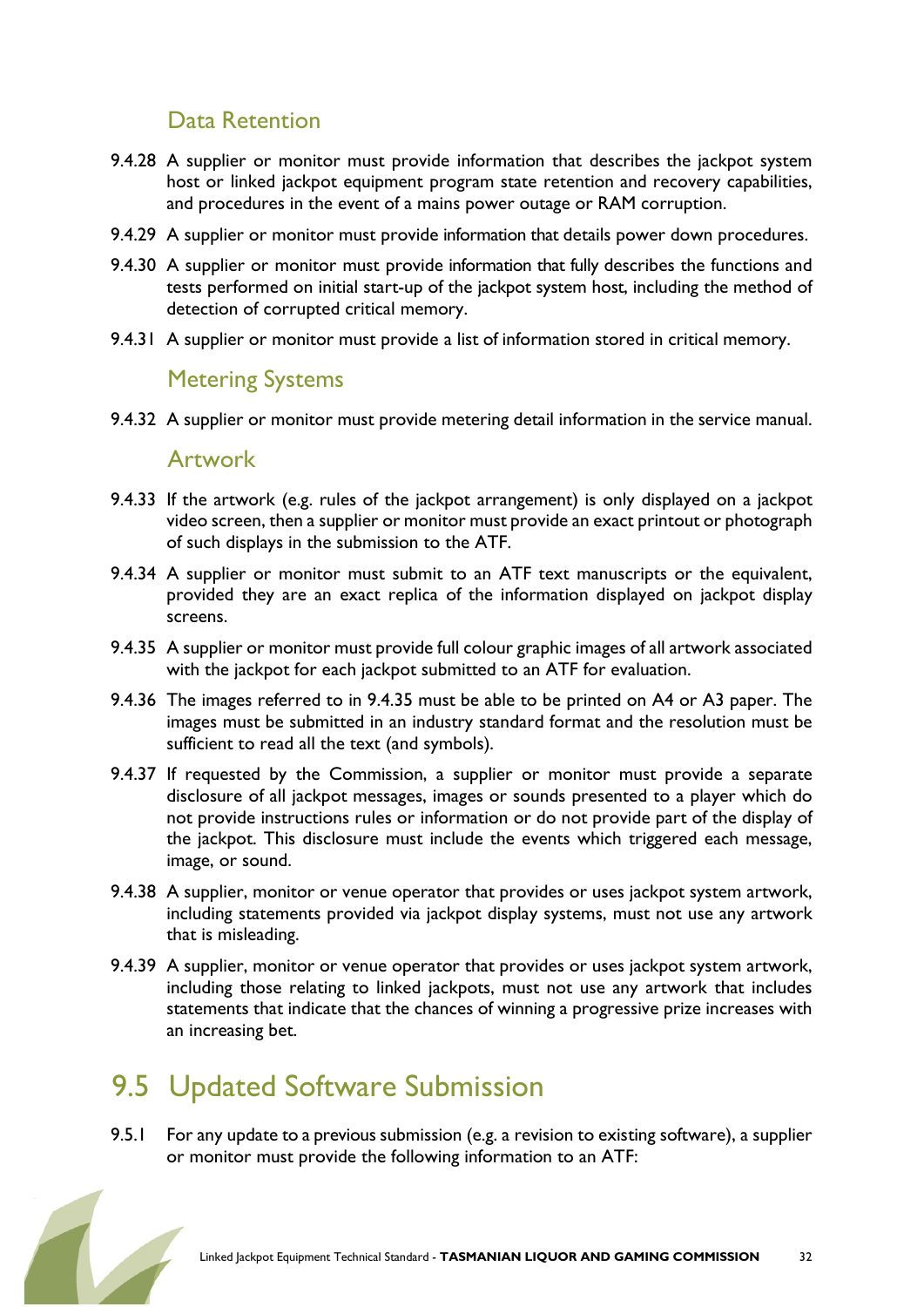- a) Each software version (submitted separately and assigned a unique identification); and
- b) Details of changes made since the previous version.
- 9.5.2 Where a supplier or monitor has previously provided to an ATF information, documentation, instructions, software, tools, utilities, equipment, or PSDs, and these are unchanged, resubmission is not required. References to the any items previously provided to an ATF must be included as part of the updated submission.

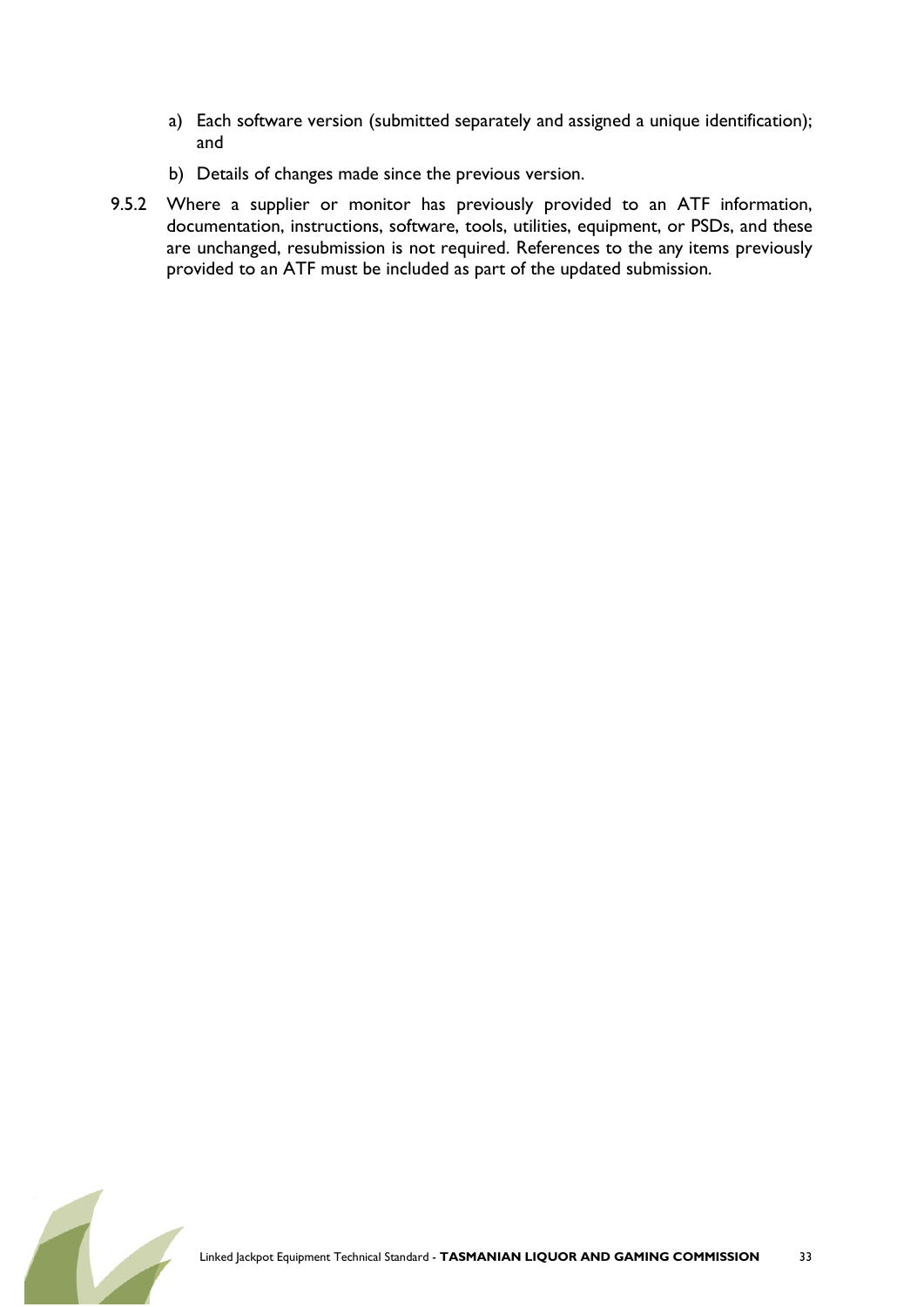# 10 Glossary

| <b>Term or Abbreviation</b>         | <b>Description</b>                                                                                                                                                                                                                                                                                                    |
|-------------------------------------|-----------------------------------------------------------------------------------------------------------------------------------------------------------------------------------------------------------------------------------------------------------------------------------------------------------------------|
| Act                                 | Gaming Control Act 1993.                                                                                                                                                                                                                                                                                              |
| <b>ATF</b>                          | Accredited Testing Facility approved by the Tasmanian Liquor and<br>Gaming Commission and listed on the Roll of Recognised<br>Manufacturers, Suppliers and Testers of gaming equipment under<br>section 71 of the Gaming Control Act 1993.                                                                            |
| <b>Casino Operator</b>              | The holder of a casino licence approved under section 13A or<br>13B of the Act.                                                                                                                                                                                                                                       |
| <b>Central EMS Host</b>             | Computer equipment where software and databases perform<br>overall control and management of functions of the EMS.                                                                                                                                                                                                    |
| <b>Commission</b>                   | The Tasmanian Liquor and Gaming Commission.                                                                                                                                                                                                                                                                           |
| <b>Communication Protocol</b>       | A communication specification that defines requirements for data<br>interchange between devices, such as a jackpot systems host and<br>gaming machines or gaming devices.                                                                                                                                             |
| <b>CPU</b>                          | Central processing unit.                                                                                                                                                                                                                                                                                              |
| <b>Diversion pool scheme</b>        | A jackpot arrangement that involves taking a portion of the<br>jackpot contributions and redirecting them to another pool so<br>that when the current jackpot is won, this pool is added to the<br>restart level of the next jackpot.                                                                                 |
| <b>EMC</b>                          | Electromagnetic compatibility.                                                                                                                                                                                                                                                                                        |
| EMI                                 | Electromagnetic interference.                                                                                                                                                                                                                                                                                         |
| <b>FATG</b>                         | Fully automated table game.                                                                                                                                                                                                                                                                                           |
| Hash value                          | A hash value is a numeric or alpha numeric value of a fixed length<br>that uniquely identifies data.                                                                                                                                                                                                                  |
| Jackpot                             | A linked jackpot arrangement which includes operational<br>arrangements and rules under which jackpots must be operated.                                                                                                                                                                                              |
| Jackpot Display Controller          | A device used in conjunction with linked jackpot equipment that<br>is primarily used for:<br>Receiving jackpot pool broadcast and trigger events from<br>a jackpot system host; and<br>Managing content delivery to a jackpot display (such as<br>prize pool updates, trigger animations, and marketing<br>messages). |
| Jackpot Prize Pool Display          | An electronic device connected to a jackpot display controller,<br>which displays media content using video, LED or similar<br>technologies, with or without audio output capabilities.                                                                                                                               |
| <b>Jackpot System Host</b>          | A central EMS host, a venue EMS host or other linked jackpot<br>equipment which provides jackpot system host functionality for<br>FATGs and table game jackpots.                                                                                                                                                      |
| <b>Jackpot System Software</b>      | Software integrated and operating within an EMS or software<br>incorporated into linked jackpot equipment.                                                                                                                                                                                                            |
| <b>Licensed Monitoring Operator</b> | A monitoring operator approved under section 48O of the Act.                                                                                                                                                                                                                                                          |
| <b>Linked Jackpot Arrangement</b>   | An arrangement whereby two or more gaming machines or<br>gaming devices are linked to a device that receives data from each<br>linked machine and records any jackpot payable.                                                                                                                                        |
| <b>Linked Jackpot Equipment</b>     | A jackpot meter, payout display, linking equipment, computer<br>equipment, programming, or other device (other than a gaming<br>machine) forming, or capable of forming, part of a linked jackpot                                                                                                                     |